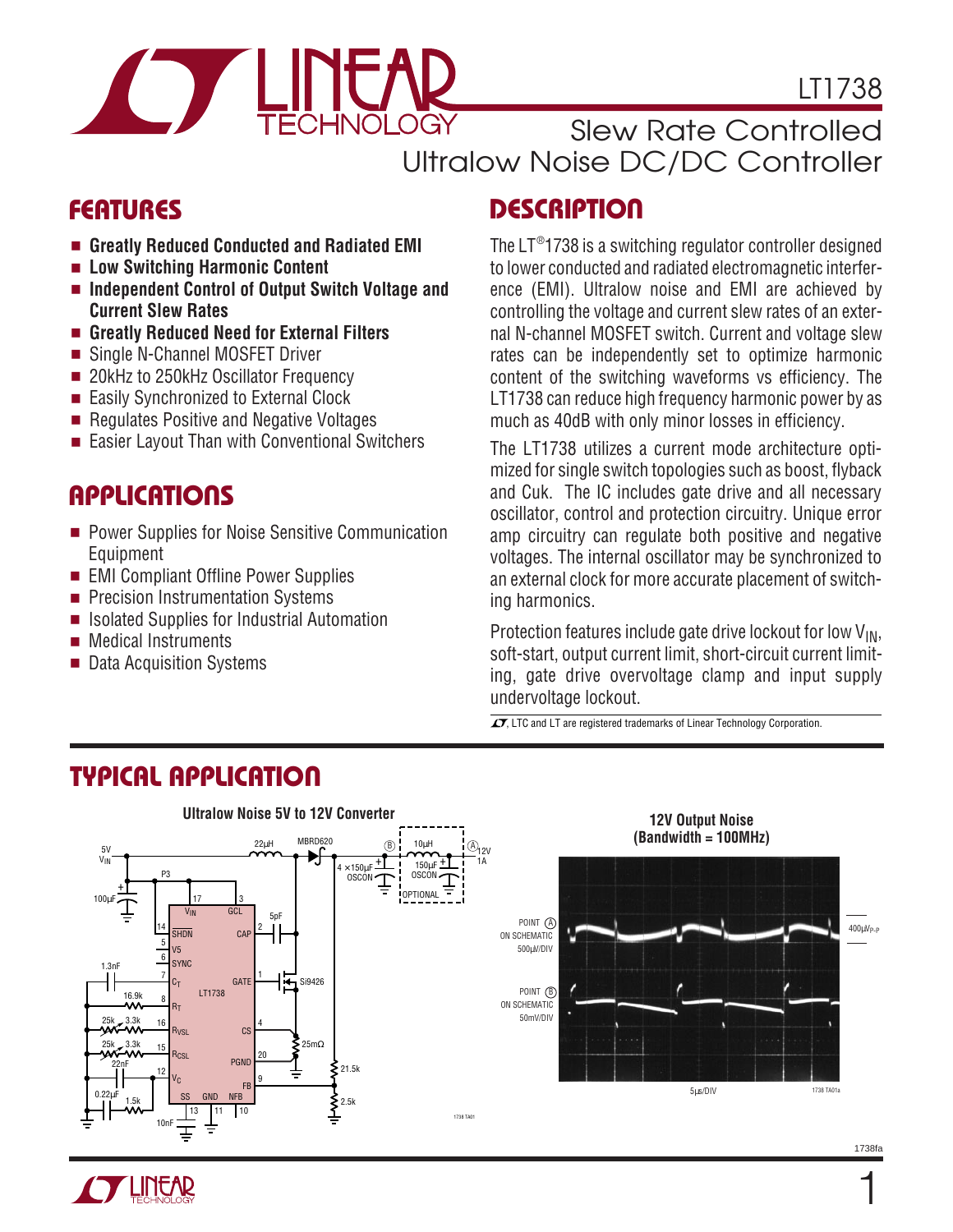| (Note 1)                                              |  |
|-------------------------------------------------------|--|
|                                                       |  |
|                                                       |  |
|                                                       |  |
|                                                       |  |
|                                                       |  |
|                                                       |  |
| Negative Feedback Pin Voltage (Trans. 10ms) $\pm$ 10V |  |
|                                                       |  |
|                                                       |  |
|                                                       |  |
| <b>Operating Junction Temperature Range</b>           |  |
|                                                       |  |
|                                                       |  |
| Lead Temperature (Soldering, 10 sec) 300°C            |  |
|                                                       |  |

# **ABSOLUTE MAXIMUM RATINGS PACKAGE/ORDER INFORMATION**



Consult LTC Marketing for parts specified with wider operating temperature ranges.

### **ELECTRICAL CHARACTERISTICS The** ● **denotes the specifications which apply over the full operating**

temperature range, otherwise specifications are at T<sub>A</sub> = 25°C. V<sub>IN</sub> = 12V, V<sub>C</sub> = 0.9V, V<sub>FB</sub> = V<sub>REF</sub>, R<sub>VSL</sub>, R<sub>CSL</sub> = 16.9k, R<sub>T</sub> = 16.9k and **other pins open unless otherwise noted.**

| <b>SYMBOL</b>            | <b>PARAMETER</b>                                    | <b>CONDITIONS</b>                                           |           | MIN         | <b>TYP</b> | <b>MAX</b>   | <b>UNITS</b>               |
|--------------------------|-----------------------------------------------------|-------------------------------------------------------------|-----------|-------------|------------|--------------|----------------------------|
|                          | <b>Error Amplifiers</b>                             |                                                             |           |             |            |              |                            |
| VREF                     | Reference Voltage                                   | Measured at Feedback Pin                                    | $\bullet$ | 1.235       | 1.250      | 1.265        | V                          |
| <b>IFB</b>               | Feedback Input Current                              | $V_{FB} = V_{REF}$                                          |           |             | 250        | 1000         | nA                         |
| $FB_{REG}$               | Reference Voltage Line Regulation                   | $2.7V \le V_{IN} \le 20V$                                   | $\bullet$ |             | 0.012      | 0.03         | $\%N$                      |
| <b>V<sub>NFR</sub></b>   | Negative Feedback Reference Voltage                 | Measured at Negative Feedback Pin<br>with Feedback Pin Open | $\bullet$ | $-2.56$     | $-2.50$    | $-2.45$      | $\vee$                     |
| <b>INFR</b>              | Negative Feedback Input Current                     | $V_{NFB} = V_{NFR}$                                         |           | $-37$       | $-25$      |              | μA                         |
| <b>NFB<sub>REG</sub></b> | Negative Feedback Reference Voltage Line Regulation | $2.7V \le V_{IN} \le 20V$                                   | $\bullet$ |             | 0.009      | 0.03         | $\%N$                      |
| $g_m$                    | Error Amplifier Transconductance                    | $\Delta I_C = \pm 50 \mu A$                                 |           | 1100<br>700 | 1500       | 2200<br>2500 | <b>umho</b><br><b>umho</b> |
| <b>IESK</b>              | Error Amp Sink Current                              | $V_{FB} = V_{REF} + 150$ mV, $V_C = 0.9V$                   |           | 120         | 200        | 350          | μA                         |
| <b>IESRC</b>             | Error Amp Source Current                            | $V_{FB} = V_{REF} - 150$ mV, $V_C = 0.9V$                   | $\bullet$ | 120         | 200        | 350          | μA                         |
| <b>V<sub>CLH</sub></b>   | Error Amp Clamp Voltage                             | High Clamp, $V_{FB} = 1V$                                   |           |             | 1.27       |              | V                          |
| <b>V<sub>CLL</sub></b>   | Error Amp Clamp Voltage                             | Low Clamp, $V_{FB} = 1.5V$                                  |           |             | 0.12       |              | V                          |
| $A_V$                    | Error Amplifier Voltage Gain                        |                                                             |           | 180         | 250        |              | V/V                        |
| FB <sub>OV</sub>         | FB Overvoltage Shutdown                             | <b>Outputs Drivers Disabled</b>                             |           |             | 1.47       |              | V                          |
| Iss                      | Soft-Start Charge Current                           | $V_{SS} = 1V$                                               |           |             | 9.0        | 12           | μA                         |

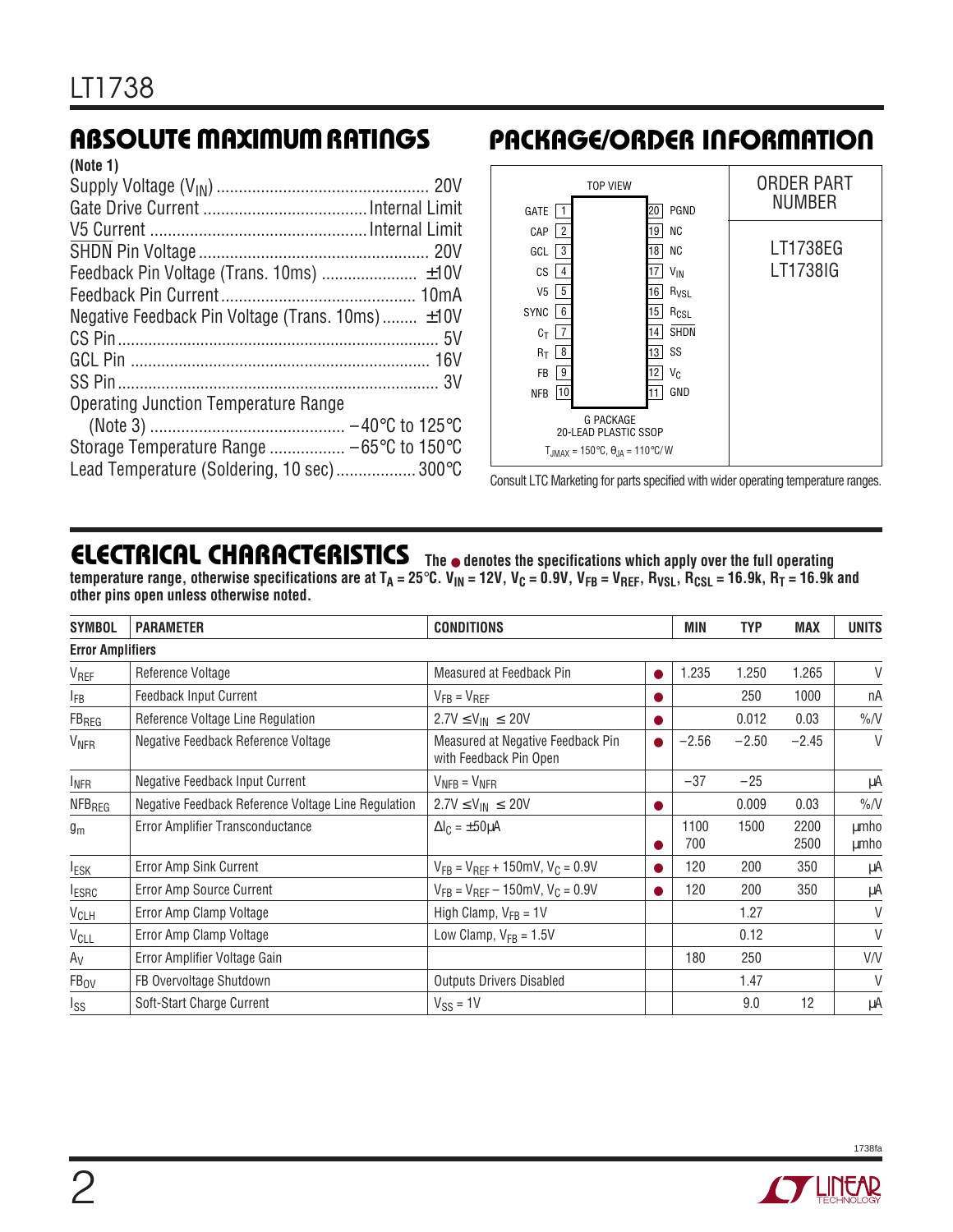### **ELECTRICAL CHARACTERISTICS The** ● **denotes the specifications which apply over the full operating**

temperature range, otherwise specifications are at T<sub>A</sub> = 25°C. V<sub>IN</sub> = 12V, V<sub>C</sub> = 0.9V, V<sub>FB</sub> = V<sub>REF</sub>, R<sub>VSL</sub>, R<sub>CSL</sub> = 16.9k, R<sub>T</sub> = 16.9k and **other pins open unless otherwise noted.**

| <b>SYMBOL</b>              | <b>PARAMETER</b>                                                        | <b>CONDITIONS</b>                                                                            | <b>MIN</b>        | <b>TYP</b>      | <b>MAX</b>     | <b>UNITS</b>      |
|----------------------------|-------------------------------------------------------------------------|----------------------------------------------------------------------------------------------|-------------------|-----------------|----------------|-------------------|
| <b>Oscillator and Sync</b> |                                                                         |                                                                                              |                   |                 |                |                   |
| f <sub>MAX</sub>           | Max Switch Frequency                                                    |                                                                                              |                   | 250             |                | kHz               |
| fsync                      | Synchronization Frequency Range                                         | Oscillator Frequency = 250kHz                                                                | 290               |                 |                | kHz               |
| VSYNC                      | SYNC Pin Input Threshold                                                |                                                                                              | 0.7               | 1.4             | $\overline{c}$ |                   |
| R <sub>SYNC</sub>          | SYNC Pin Input Resistance                                               |                                                                                              |                   | 40              |                | $k\Omega$         |
| <b>Gate Drive</b>          |                                                                         |                                                                                              |                   |                 |                |                   |
| <b>DC<sub>MAX</sub></b>    | Maximum Switch Duty Cycle                                               | $R_{VSL}$ = $R_{CSL}$ = 3.9k,<br>Osc Frequency = 25kHz                                       | 90                | 93.5            |                | $\frac{0}{0}$     |
| <b>VGON</b>                | Gate On Voltage                                                         | $V_{IN}$ = 12, GCL = 12<br>$V_{IN}$ = 12, GCL = 8                                            | 10<br>7.6         | 10.4<br>7.9     | 10.7<br>8.1    | $\mathsf{V}$<br>V |
| <b>VGOFF</b>               | Gate Off Voltage                                                        | $V_{IN} = 12V$                                                                               |                   | 0.2             | 0.35           | $\vee$            |
| IG <sub>SO</sub>           | Max Gate Source Current                                                 | $V_{IN} = 12V$                                                                               | 0.3               |                 |                | Α                 |
| <b>IG<sub>SK</sub></b>     | Max Gate Sink Current                                                   | $V_{IN} = 12V$                                                                               | 0.3               |                 |                | A                 |
| VINUVLO                    | Gate Drive Undervoltage Lockout (Note 5)                                | $V_{GCL} = 6.5V$                                                                             |                   | 7.3             | 7.5            | $\vee$            |
| <b>Current Sense</b>       |                                                                         |                                                                                              |                   |                 |                |                   |
| t <sub>IBL</sub>           | Switch Current Limit Blanking Time                                      |                                                                                              |                   | 100             |                | ns                |
| VSENSE                     | Sense Voltage Shutdown Voltage                                          | V <sub>C</sub> Pulled Low                                                                    | 86<br>$\bullet$   | 103             | 120            | mV                |
| <b>VSENSEF</b>             | Sense Voltage Fault Threshold                                           |                                                                                              |                   | 220             | 300            | mV                |
|                            | Slew Control for the Following Slew Tests See Test Circuit in Figure 1b |                                                                                              |                   |                 |                |                   |
| V <sub>SLEWR</sub>         | Output Voltage Slew Rising Edge                                         | $R_{VSL}$ = $R_{CSL}$ = 17k                                                                  |                   | 26              |                | $V/\mu s$         |
| V <sub>SLEWF</sub>         | Output Voltage Slew Falling Edge                                        | $R_{VSL}$ = $R_{CSL}$ = 17k                                                                  |                   | 19              |                | $V/\mu s$         |
| VI <sub>SLEWR</sub>        | Output Current Slew Rising Edge (CS pin V)                              | $R_{VSL}$ = $R_{CSL}$ = 17k                                                                  |                   | 2.1             |                | $V/\mu s$         |
| VI <sub>SLEWF</sub>        | Output Current Slew Falling Edge (CS pin V)                             | $R_{VSL}$ = $R_{CSL}$ = 17k                                                                  |                   | 2.1             |                | $V/\mu s$         |
|                            | <b>Supply and Protection</b>                                            |                                                                                              |                   |                 |                |                   |
| VINMIN                     | Minimum Input Voltage (Note 4)                                          | $V_{GCL} = V_{IN}$                                                                           | $\bullet$         | 2.55            | 3.6            | V                 |
| <b>I<sub>VIN</sub></b>     | Supply Current (Note 3)                                                 | $R_{VSL}$ = $R_{CSL}$ = 17k<br>$V_{IN} = 12$<br>$V_{IN} = 20$<br>$R_{VSL}$ = $R_{CSL}$ = 17k | $\bullet$         | 12<br>35        | 40<br>55       | mA<br>mA          |
| V <sub>SHDN</sub>          | Shutdown Turn-On Threshold                                              |                                                                                              | 1.31<br>$\bullet$ | 1.39            | 1.48           | $\vee$            |
| $\Delta V$ SHDN            | Shutdown Turn-On Voltage Hysteresis                                     |                                                                                              | 50<br>●           | 110             | 180            | mV                |
| <b>I</b> SHDN              | Shutdown Input Current Hysteresis                                       |                                                                                              | 10<br>$\bullet$   | 24              | 35             | μA                |
| V <sub>5</sub>             | 5V Reference Voltage                                                    | $6.5V \le V_{IN} \le 20V$ , IV5 = 5mA<br>$6.5V \le V_{IN} \le 20V$ , $IV5 = -5mA$            | 4.85<br>4.80      | $\sqrt{5}$<br>5 | 5.20<br>5.15   | $\vee$<br>$\vee$  |
| $IV5_{SC}$                 | 5V Reference Short-Circuit Current                                      | $V_{IN} = 6.5V$ Source<br>$V_{IN}$ = 6.5V Sink                                               | 10<br>$-10$       |                 |                | mA<br>mA          |

**Note 1:** Absolute Maximum Ratings are those values beyond which the life of a device may be impaired.

**Note 2:** Supply current specification includes loads on each gate as in Figure 1a. Actual supply currents vary with operating frequency, operating voltages, V5 load, slew rates and type of external FET.

**Note 3:** The LT1738E is guaranteed to meet performance specifications from 0°C to 70°C. Specifications from –40°C to 125°C are assured by

design, characterization and correlation with statistical process controls.The LT1738I is guaranteed and tested to meet performance specifications from  $-40^{\circ}$ C to 125°C.

**Note 4:** Output gate drive is enabled at this voltage. The GCL voltage will also determine driver activity.

**Note 5:** Gate drive is ensured to be on when  $V_{\text{IN}}$  is greater than max value.



17381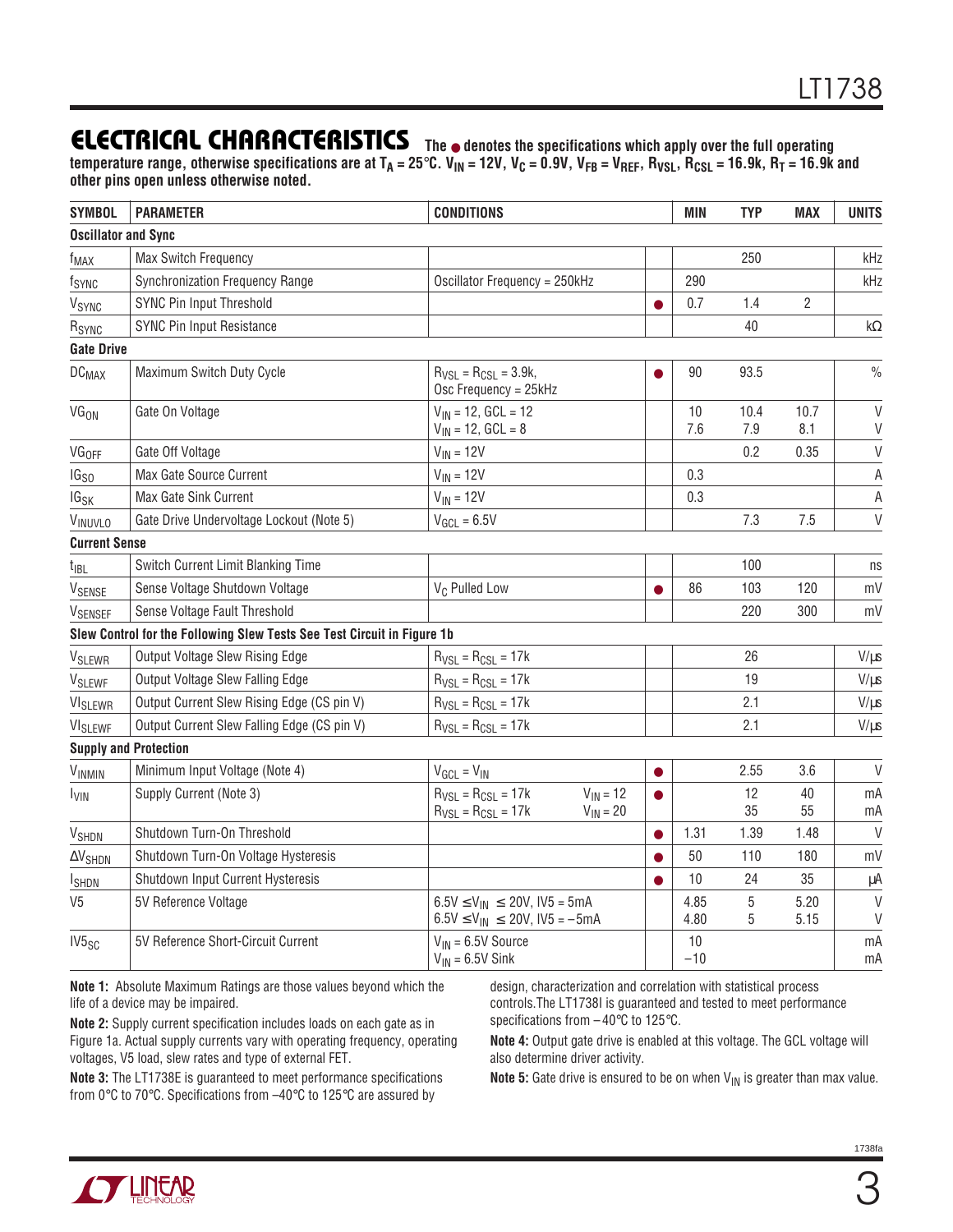# **TYPICAL PERFORMANCE CHARACTERISTICS**





#### **Feedback Overvoltage Shutdown vs Temperature**



#### **V<sub>C</sub>** Pin Threshold and Clamp **Voltage vs Temperature**



#### **Error Amp Transconductance vs Temperature**



**CS Pin Trip Voltage and CS Fault Voltage vs Temperature**



#### **Error Amp Output Current vs Feedback Pin Voltage from Nominal**



**SHDN Pin On and Off Thresholds vs Temperature**



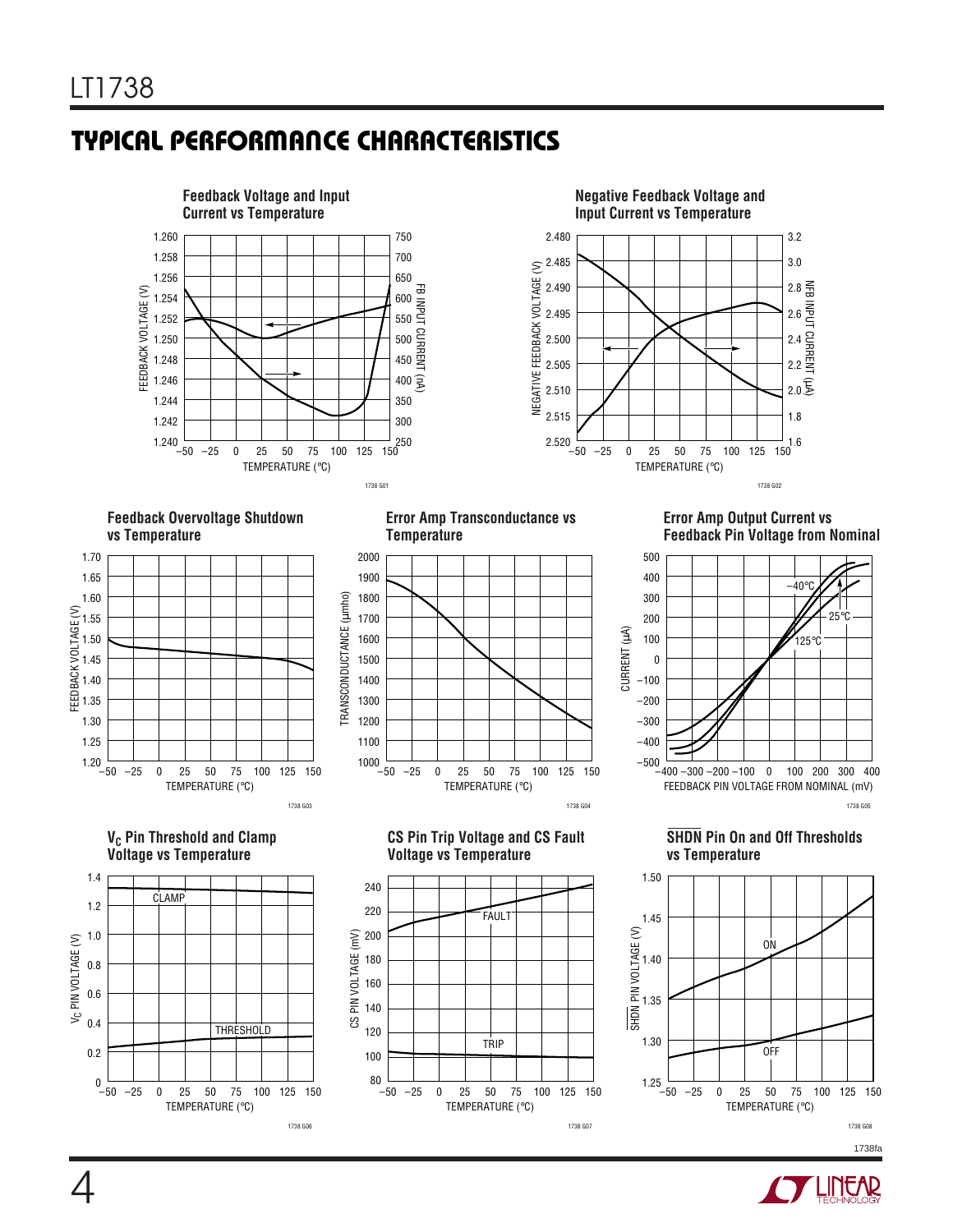### **TYPICAL PERFORMANCE CHARACTERISTICS**



**TLINEAR**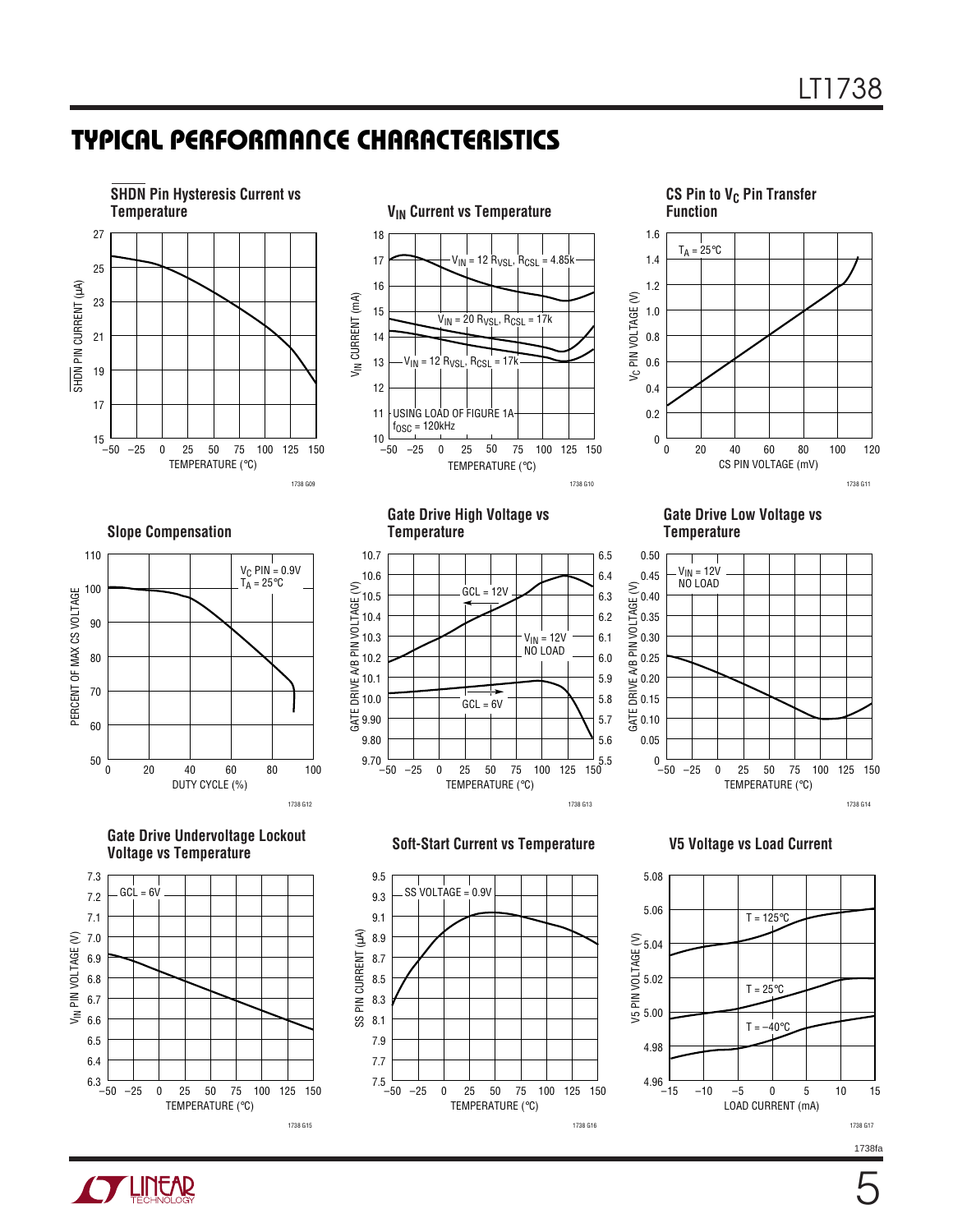### **PIN FUNCTIONS**

#### **Part Supply**

**V5 (Pin 5):** This pin provides a 5V output that can sink or source 10mA for use by external components. V5 source current comes from  $V_{IN}$ . Sink current goes to GND.  $V_{IN}$ must be greater than 6.5V in order for this voltage to be in regulation. If this pin is used, a small capacitor  $\left\langle \langle 1 \mu \mathbf{F} \rangle \right\rangle$  may be placed on this pin to reduce noise. This pin can be left open if not used.

**GND (Pin 11):** Signal Ground. The internal error amplifier, negative feedback amplifier, oscillator, slew control circuitry, V5 regulator, current sense and the bandgap reference are referred to this ground. Keep the connection to this pin, the feedback divider and  $V_C$  compensation network free of large ground currents.

**SHDN (Pin 14):** The shutdown pin can disable the switcher. Grounding this pin will disable all internal circuitry.

Increasing SHDN voltage will initially turn on the internal bandgap regulator. This provides a precision threshold for the turn on of the rest of the IC. As SHDN increases past 1.39V the internal LDO regulator turns on, enabling the control and logic circuitry.

24µA of current is sourced out of the pin above the turn on threshold. This can be used to provide hysteresis for the shutdown function. The hysteresis voltage will be set by the Thevenin resistance of the resistor divider driving this pin times the current sourced out. Above approximately 2.1V the hysteresis current is removed. There is approximately 0.1V of voltage hysteresis on this pin as well.

The pin can be tied high (to  $V_{IN}$  for instance).

**VIN (Pin 17):** Input Supply. All supply current for the part comes from this pin including gate drive and V5 regulator. Charge current for gate drive can produce current pulses of hundreds of milliamperes. Bypass this pin with a low ESR capacitor.

When  $V_{\text{IN}}$  is below 2.55V the part will go into supply undervoltage lockout where the gate driver is driven low. This, along with gate drive undervoltage lockout, prevents unpredictable behavior during power up.

**PGND (Pin 20):** Power Driver Ground. This ground comes from the MOSFET gate driver. This pin can have several hundred milliamperes of current on it when the external MOSFET is being turned off.

#### **Oscillator**

**SYNC (Pin 6):** The SYNC pin can be used to synchronize the part to an external clock. The oscillator frequency should be set close to the external clock frequency. Synchronizing the clock to an external reference is useful for creating more stable positioning of the switcher voltage and current harmonics. This pin can be left open or tied to ground if not used.

**CT (Pin 7):** The oscillator capacitor pin is used in conjunction with  $R_T$  to set the oscillator frequency. For  $R_T = 16.9k$ :

 $C<sub>OSC</sub>(nf) = 129/f<sub>OSC</sub>(kHz)$ 

**R<sub>T</sub>** (Pin 8): A resistor to ground sets the charge and discharge currents of the oscillator capacitor. The nominal value is 16.9k. It is possible to adjust this resistance ±25% to set oscillator frequency more accurately.

#### **Gate Drive**

**GATE (Pin 1):** This pin connects to the gate of an external N-channel MOSFET. This driver is capable of sinking and sourcing at least 300mA.

The GCL pin sets the upper voltage of the gate drive. The GATE pin will not be activated until  $V_{IN}$  reaches a minimum voltage as defined by the GCL pin (gate undervoltage lockout).

The gate drive output has current limit protection to safe guard against accidental shorts.

**GCL (Pin 3):** This pin sets the maximum gate voltage to the GATE pin to the MOSFET gate drive. This pin should be either tied to a zener, a voltage source, or  $V_{IN}$ .

If the pin is tied to a zener or a voltage source, the maximum gate drive voltage will be approximately  $V_{GCL}$  $-$  0.2V. If it is tied to V<sub>IN</sub>, the maximum gate voltage is approximately  $V_{IN}$  – 1.6.

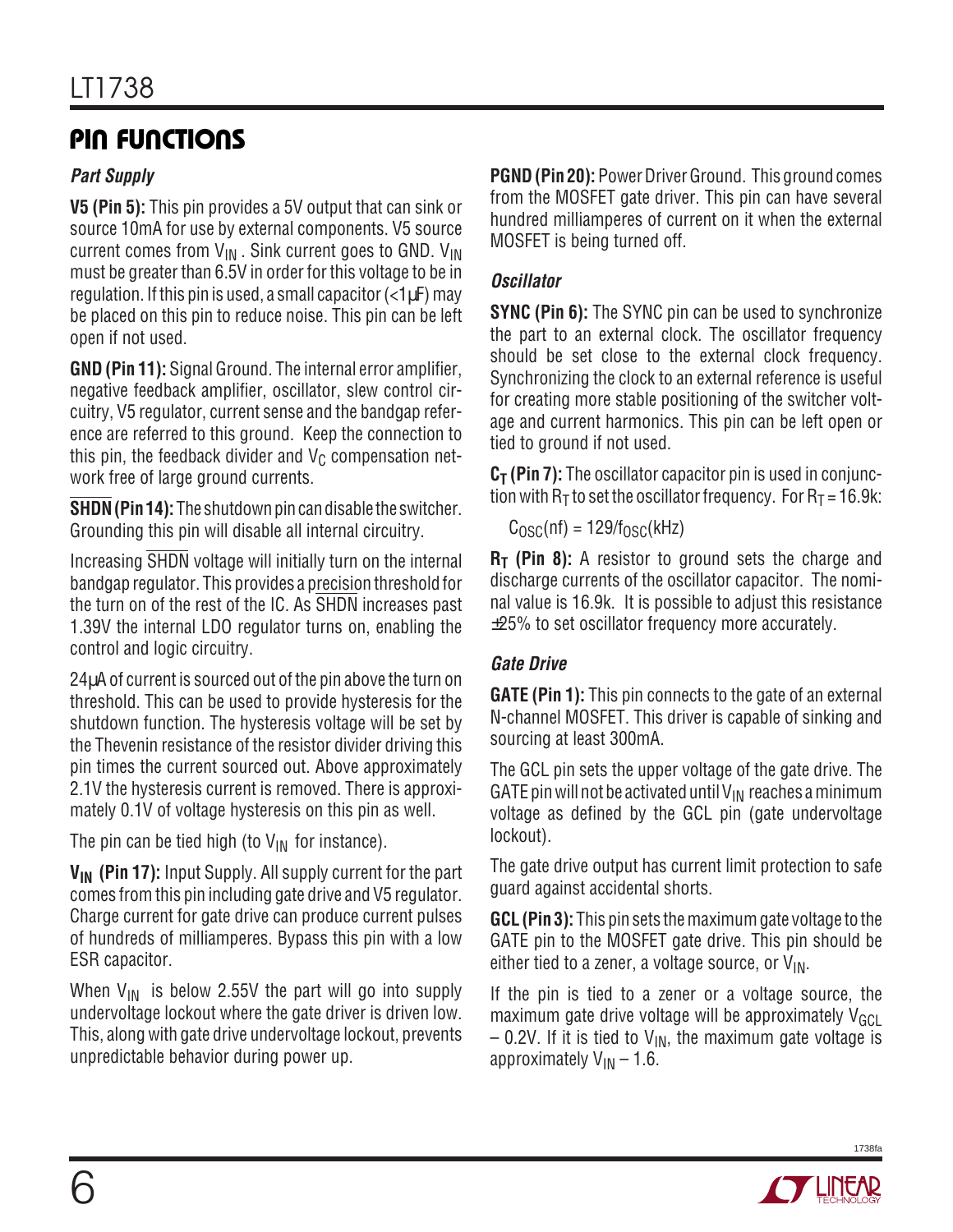### **PIN FUNCTIONS**

Approximately 50µA of current can be sourced from this pin if  $V_{GCI} < V_{IN} - 0.8V$ .

This pin also controls undervoltage lockout of the gate drive. If the pin is tied to a zener or voltage source, the gate drive will not be enabled until  $V_{IN} > V_{GCL} + 0.8V$ . If this pin is tied to  $V_{IN}$ , then undervoltage lockout is disabled.

There is an internal 19V zener tied from this pin to ground to provide a fail-safe for maximum gate voltage.

#### **Slew Control**

**CAP (Pin 2):** This pin is the feedback node for the external voltage slewing capacitor. Normally a small 1pf to 5pf capacitor is connected from this pin to the drain of the MOSFET.

The voltage slew rate is inversely proportional to this capacitance and proportional to the current that the part will sink and source on this pin. That current is inversely proportional to  $R_{VSI}$ .

**R<sub>CSL</sub>** (Pin 15): A resistor to ground sets the current slew rate for the external drive MOSFET during switching. The minimum resistor value is 3.3k and the maximum value is 68k. The time to slew between on and off states of the MOSFET current will determine how the di/dt related harmonics are reduced. This time is proportional to  $R_{CSL}$ and  $R<sub>S</sub>$  (the current sense resistor) and maximum current. Longer times produce a greater reduction of higher frequency harmonics.

**R<sub>VSL</sub>** (Pin 16): A resistor to ground sets the voltage slew rate for the drain of the external drive MOSFET. The minimum resistor value is 3.3k and the maximum value is 68k. The time to slew between on and off states on the MOSFET drain voltage will determine how dv/dt related harmonics are reduced. This time is proportional to  $R_{V\text{S}}$ ,  $C_V$  and the input voltage. Longer times produce more rolloff of harmonics.  $C_V$  is the equivalent capacitance from CAP to the drain of the MOSFET.

#### **Switch Mode Control**

**SS (Pin 3):** The SS pin allows for ramping of the switch current threshold at startup. Normally a capacitor is placed on this pin to ground. An internal 9µA current source will charge this capacitor up. The voltage on the  $V_C$  pin cannot exceed the voltage on SS. Thus peak current will ramp up as the SS pin ramps up. During a short circuit fault the SS pin will be discharged to ground thus reinitializing softstart.

When SS is below the  $V_c$  clamp voltage the  $V_c$  pin will closely track the SS pin.

This pin can be left open if not used.

**CS (Pin 4):** This is the input to the current sense amplifier. It is used for both current mode control and current slewing of the external MOSFET. Current sense is accomplished via a sense resistor  $(R<sub>S</sub>)$  connected from the source of the external MOSFET to ground. CS is connected to the top of  $R<sub>S</sub>$ . Current sense is referenced to the GND pin.

The switch maximum operating current will be equal to  $0.1$ V/R<sub>S</sub>. At CS = 0.1V, the gate driver will be immediately turned off (no slew control).

If  $CS = 0.22V$  in addition to the drivers being turned off,  $V_C$ and SS will be discharged to ground (short-circuit protection). This will hasten turn off on subsequent cycles.

**FB (Pin 9):** The feedback pin is used for positive voltage sensing. It is the inverting input to the error amplifier. The noninverting input of this amplifier connects internally to a 1.25V reference.

If the voltage on this pin exceeds the reference by 220mV, then the output driver will immediately turn off the external MOSFET (no slew control). This provides for output overvoltage protection

When this input is below 0.9V then the current sense blanking will be disabled. This will assist start up.

**NFB (Pin 10):** The negative feedback pin is used for sensing a negative output voltage. The pin is connected to the inverting input of the negative feedback amplifier through a 100k source resistor. The negative feedback amplifier provides a gain of –0.5 to the FB pin. The nominal regulation point would be –2.5V on NFB. This pin should be left open if not used.

If NFB is being used then overvoltage protection will occur at 0.44V below the NFB regulation point.

At NFB < –1.8 current sense blanking will be disabled.

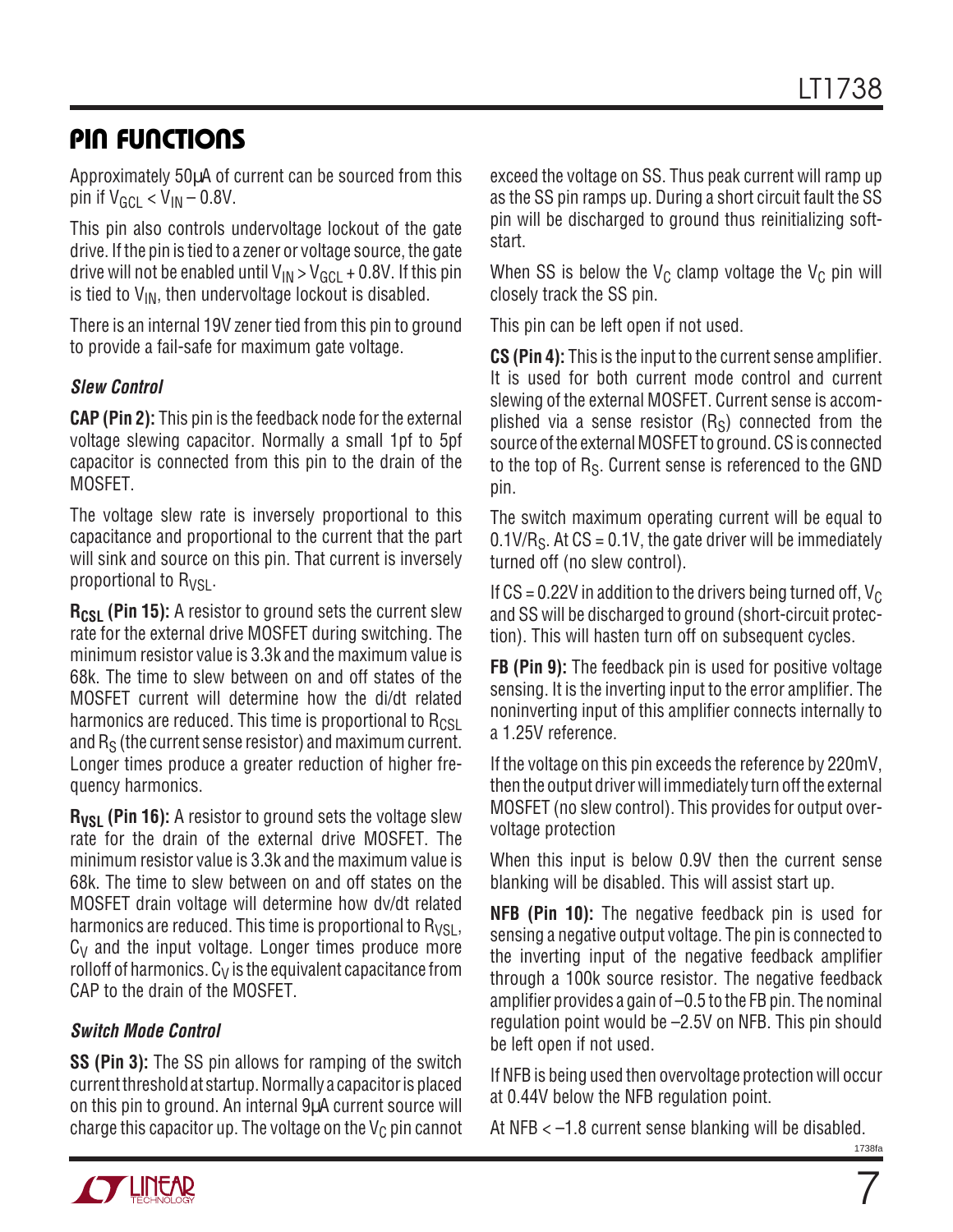# **PIN FUNCTIONS**

V<sub>C</sub> (Pin 12): The compensation pin is used for frequency compensation and current limiting. It is the output of the error amplifier and the input of the current comparator. Loop frequency compensation can be performed with an RC network connected from the  $V_C$  pin to ground. The voltage on  $V_c$  is proportional to the switch peak current. The normal range of voltage on this pin is 0.25V to 1.27V. However, during slope compensation the upper clamp voltage is allowed to increase with the compensation.

During a short-circuit fault the  $V_C$  pin will be discharged to ground.

# **TEST CIRCUITS**



**Figure 1a. Typical Test Circuitry Figure 1b. Test Circuit for Slew**

# **BLOCK DIAGRAM**

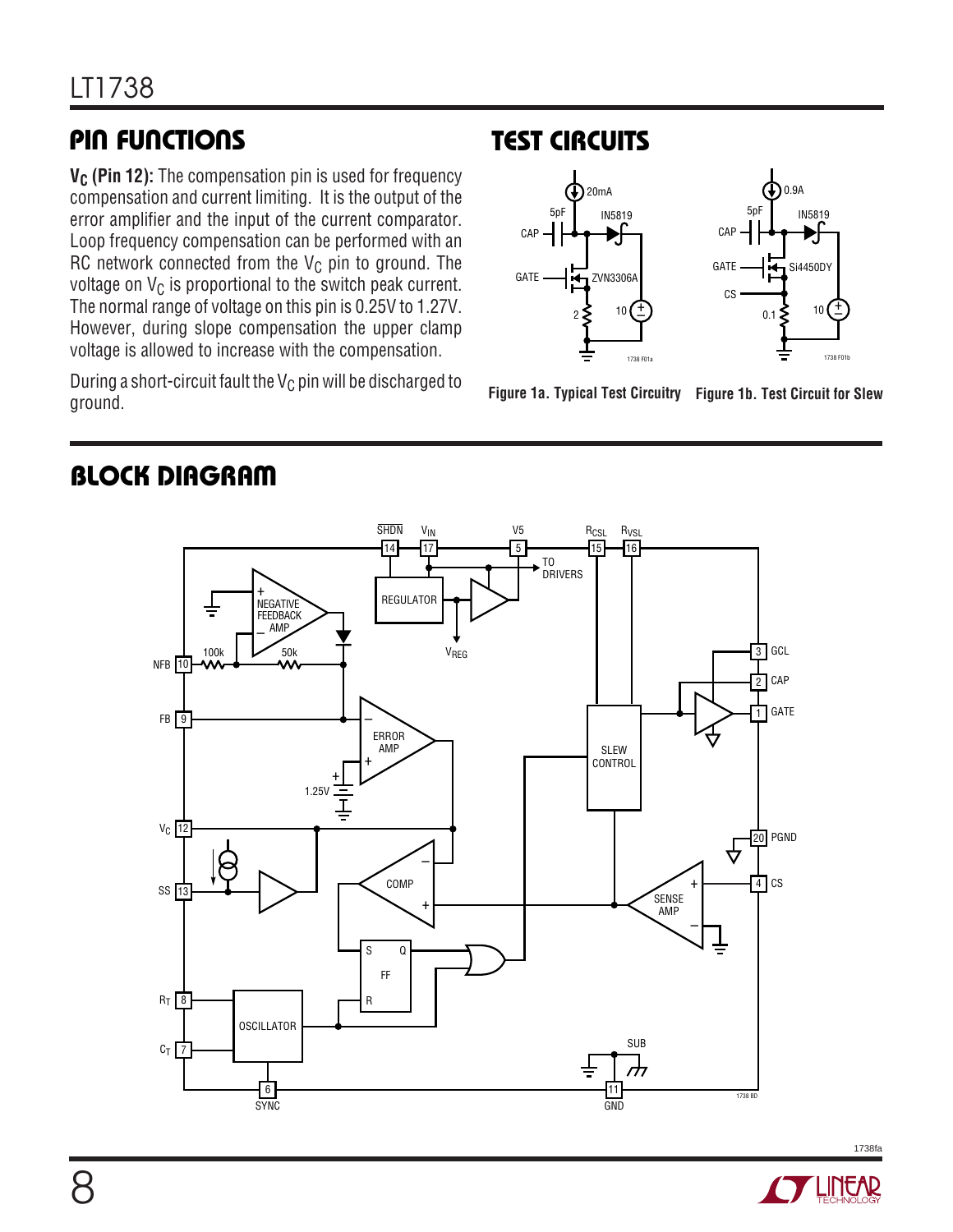# **OPERATION**

In noise sensitive applications switching regulators tend to be ruled out as a power supply option due to their propensity for generating unwanted noise. When switching supplies are required due to efficiency or input/output constraints, great pains must be taken to work around the noise generated by a typical supply. These steps may include pre and post regulator filtering, precise synchronization of the power supply oscillator to an external clock, synchronizing the rest of the circuit to the power supply oscillator or halting power supply switching during noise sensitive operations. The LT1738 greatly simplifies the task of eliminating supply noise by enabling the design of an inherently low noise switching regulator power supply.

The LT1738 is a fixed frequency, current mode switching regulator with unique circuitry to control the voltage and current slew rates of the output switch. Current mode control provides excellent AC and DC line regulation and simplifies loop compensation.

Slew control capability provides much greater control over the power supply components that can create conducted and radiated electromagnetic interference. Compliance with EMI standards will be an easier task and will require fewer external filtering components.

The LT1738 uses an external N-channel MOSFET as the power switch. This allows the user to tailor the drive conditions to a wide range of voltages and currents.

#### **CURRENT MODE CONTROL**

Referring to the block diagram. A switching cycle begins with an oscillator discharge pulse, which resets the RS flip-flop, turning on the GATE driver and the external MOSFET. The switch current is sensed across the external sense resistor and the resulting voltage is amplified and compared to the output of the error amplifier ( $V_C$  pin). The driver is turned off once the output of the current sense amplifier exceeds the voltage on the  $V_C$  pin. In this way pulse by pulse current limit is achieved.

Internal slope compensation is provided to ensure stability under high duty cycle conditions.

Output regulation is obtained using the error amp to set the switch current trip point. The error amp is a

transconductance amplifier that integrates the difference between the feedback output voltage and an internal 1.25V reference. The output of the error amp adjusts the switch current trip point to provide the required load current at the desired regulated output voltage. This method of controlling current rather than voltage provides faster input transient response, cycle-by-cycle current limiting for better output switch protection and greater ease in compensating the feedback loop. The  $V_C$ pin is used for loop compensation and current limit adjustment. During normal operation the  $V_C$  voltage will be between 0.25V and 1.27V. An external clamp on  $V_C$  or SS may be used for lowering the current limit.

The negative voltage feedback amplifier allows for direct regulation of negative output voltages. The voltage on the NFB pin gets amplified by a gain of  $-0.5$  and driven on to the FB input, i.e., the NFB pin regulates to –2.5V while the amplifier output internally drives the FB pin to 1.25V as in normal operation. The negative feedback amplifier input impedance is 100k (typ) referred to ground.

#### **Soft-Start**

Control of the switch current during start up can be obtained by using the SS pin. An external capacitor from SS to ground is charged by an internal  $9\mu$ A current source. The voltage on  $V_C$  cannot exceed the voltage on SS. Thus as the SS pin ramps up the  $V_C$  voltage will be allowed to ramp up. This will then provide for a smooth increase in switch maximum current. SS will be discharged as a result of the CS voltage exceeding the short circuit threshold of approximately 0.22V.

#### **Slew Control**

Control of output voltage and current slew rates is achieved via two feedback loops. One loop controls the MOSFET drain dV/dt and the other loop controls the MOSFET dI/dt.

The voltage slew rate uses an external capacitor between CAP and the MOSFET drain. This integrating cap closes the voltage feedback loop. The external resistor  $R_{VS}$  sets the current for the integrator. The voltage slew rate is thus inversely proportional to both the value of capacitor and R<sub>VSL</sub>.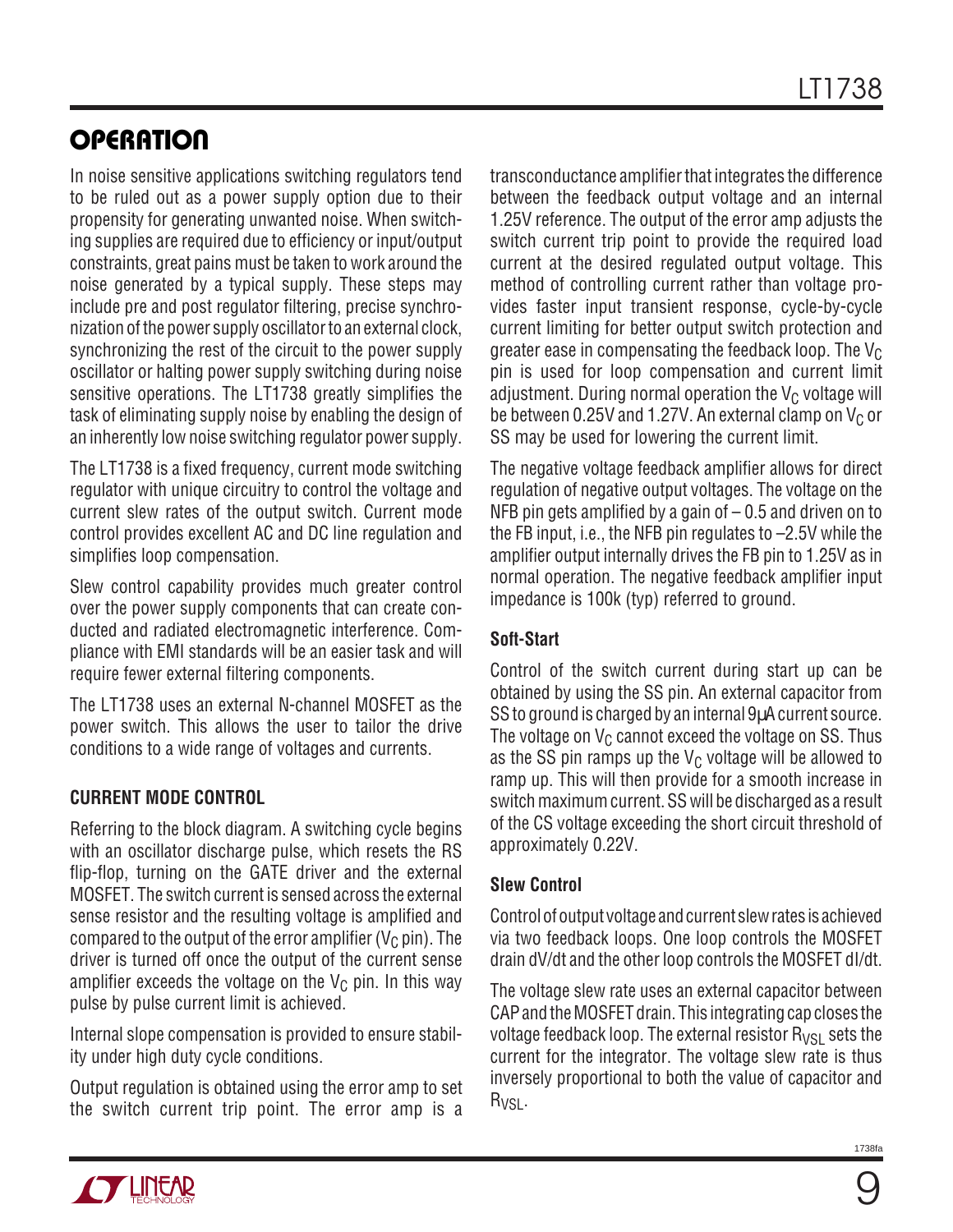# **OPERATION**

The current slew feedback loop consists of the voltage across the external sense resistor, which is internally amplified and differentiated. The derivative is limited to a value set by  $R_{CSL}$ . The current slew rate is thus inversely proportional to both the value of sense resistor and  $R_{CSL}$ .

The two control loops are combined internally so that a smooth transition from current slew control to voltage slew control is obtained. When turning on, the driver current will slew before voltage. When turning off, voltage will slew before current. In general it is desirable to have  $R_{VSI}$  and  $R_{CSI}$  of similar value.

#### **Internal Regulator**

Most of the control circuitry operates from an internal 2.4V low dropout regulator that is powered from  $V_{IN}$ . The internal low dropout design allows  $V_{\text{IN}}$  to vary from 2.7V to 20V with stable operation of the controller. When SHDN < 1.3V the internal regulator is completely disabled.

#### **5V Regulator**

A 5V regulator is provided for powering external circuitry. This regulator draws current from  $V_{IN}$  and requires  $V_{IN}$  to be greater than 6.5V to be in regulation. It can sink or source 10mA. The output is current limited to prevent against destruction from accidental short circuits.

#### **Safety and Protection Features**

There are several safety and protection features on the chip. The first is overcurrent limit. Normally the gate driver will go low when the output of the internal sense amplifier exceeds the voltage on the  $V_C$  pin. The  $V_C$  pin is clamped such that maximum output current is attained when the CS pin voltage is 0.1V. At that level the outputs will be immediately turned off (no slew). The effect of this control is that the output voltage will foldback with overcurrent.

In addition, if the CS voltage exceeds 0.22V, the  $V_C$  and SS pins will be discharged to ground, resetting the soft-start function. Thus if a short is present this will allow for faster MOSFET turnoff and less MOSFET stress.

If the voltage on the FB pin exceeds regulation by approximately 0.22V, the outputs will immediately go low. The implication is that there is an overvoltage fault.

The voltage on GCL determines two features. The first is the maximum gate drive voltage. This will protect the MOSFET gate from overvoltage.

With GCL tied to a zener or an external voltage source then the maximum gate driver voltage is approximately  $V_{\text{GCl}}$  – 0.2V. If GCL is tied to  $V_{\text{IN}}$ , then the maximum gate voltage is determined by  $V_{IN}$  and is approximately  $V_{IN}$  – 1.6V. There is an internal 19V zener on the GCL pin that prevents the gate driver pin from exceeding approximately 19V.

In addition, the GCL voltage determines undervoltage lockout of the gate drive. This feature disables the gate driver if  $V_{IN}$  is too low to provide adequate voltage to turn on the MOSFET. This is helpful during start up to insure the MOSFET has sufficient gate drive to saturate.

If GCL is tied to a voltage source or zener less than 6.8V, the gate driver will not turn on until  $V_{IN}$  exceeds GCL voltage by 0.8V. For  $V_{GCL}$  above 6.5V, the gate drive is insured to be off for  $V_{IN}$  < 7.3V and it will be turned on by  $V_{GCl}$  + 0.8V.

If GCL is tied to  $V_{IN}$ , the gate driver is always on (undervoltage lockout is disabled).

The gate drive has current limits for the drive currents. If the sink or source current is greater than 300mA then the current will be limited.

The V5 regulator also has internal current limiting that will only guarantee ±10mA output current.

There is also an on chip thermal shutdown circuit that will turn off the output in the event the chip temperature rises to dangerous levels. Thermal shutdown has hysteresis that will cause a low frequency (<1kHz) oscillation to occur as the chip heats up and cools down.

The chip has an undervoltage lockout feature that will force the gate driver low in the event that  $V_{IN}$  drops below 2.5V. This insures predictable behavior during start up and shut down. SHDN can be used in conjuction with an external resistor divider to completely disable the part if the input voltage is too low. This can be used to insure adequate voltage to reliably run the converter. See the section in Applications Information.

Table 1 summarizes these features.

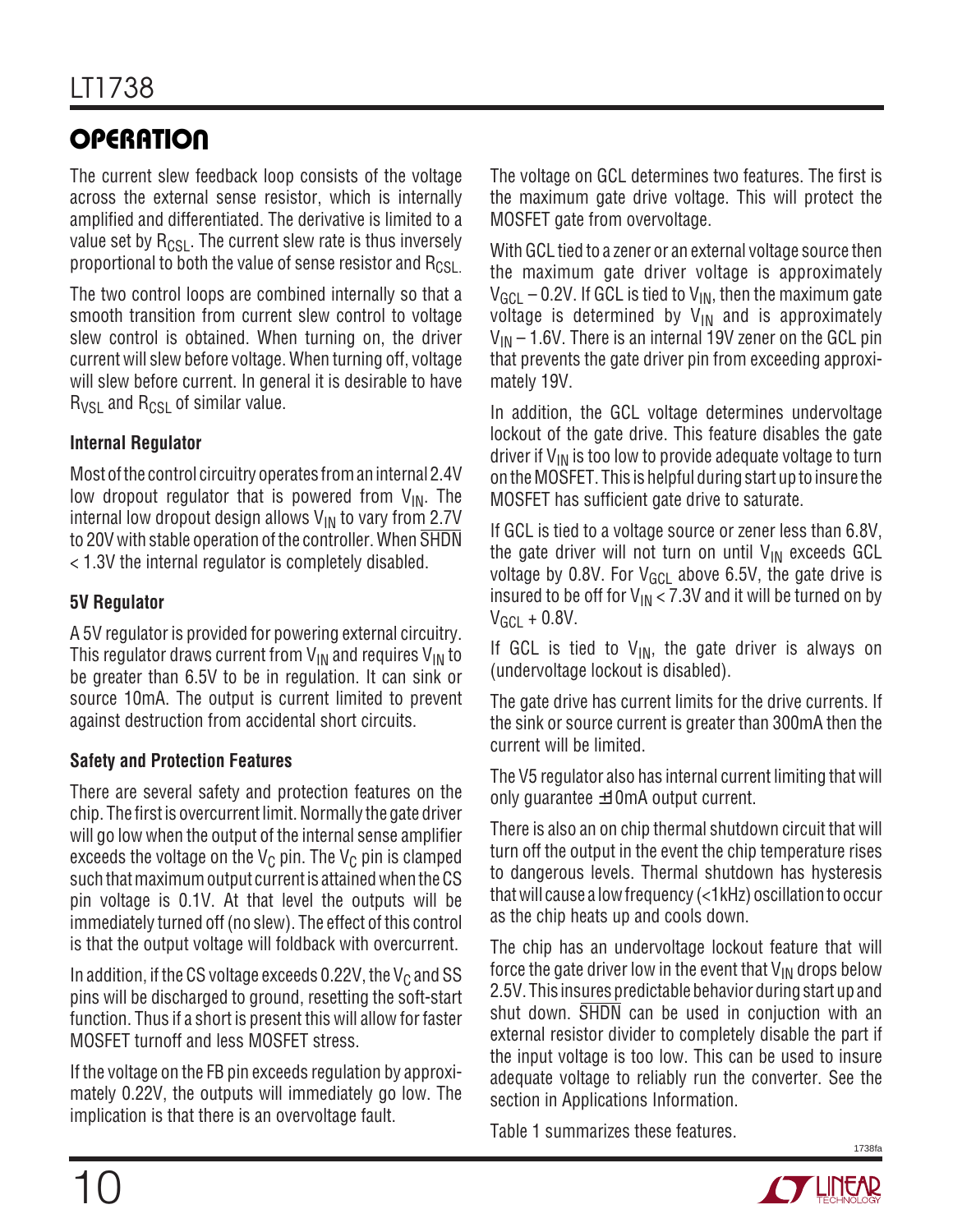# **OPERATION**

|  | <b>Table 1. Safety and Protection Features</b> |  |
|--|------------------------------------------------|--|
|  |                                                |  |

| <b>FEATURE</b>                           | <b>FUNCTION</b>                                                                          | <b>EFFECT on GATE DRIVER</b> | <b>SLEW CONTROL</b> | EFFECT on V <sub>C</sub> , SS           |
|------------------------------------------|------------------------------------------------------------------------------------------|------------------------------|---------------------|-----------------------------------------|
| <b>Maximum Current Fault</b>             | Turn Off FET at Maximum<br>Switch Current ( $V_{\text{SENSE}} = 0.1$ )                   | <b>Immediately Goes Low</b>  | Overridden          | None                                    |
| <b>Short-Circuit Fault</b>               | Turn Off FET and Reset V <sub>C</sub><br>for Short-Circuit ( $V_{\text{SENSE}} = 0.22$ ) | <b>Immediately Goes Low</b>  | Overridden          | Discharge V <sub>C</sub> , SS<br>to GND |
| Overvoltage Fault                        | Turn Off Driver If $FB > V_{RFG} + 0.22V$<br>(Output Overvoltage)                        | <b>Immediately Goes Low</b>  | Overridden          | None                                    |
| <b>GCL Clamp</b>                         | Set Max Gate Voltage to Prevent<br>FET Gate Breakdown                                    | Limits Max Voltage           | None                | None                                    |
| Gate Drive<br>Undervoltage Lockout       | Disable Gate Drive When V <sub>IN</sub><br>Is Too Low. Set Via GCL Pin                   | Immediately Goes Low         | Overridden          | None                                    |
| <b>Thermal Shutdown</b>                  | Turn Off Driver If Chip<br>Temperature Is Too Hot                                        | Immediately Goes Low         | Overridden          | None                                    |
| V <sub>IN</sub> Undervoltage Lockout     | Disable Part When $V_{IN} \approx 2.55V$                                                 | <b>Immediately Goes Low</b>  | Overridden          | None                                    |
| Gate Drive Source and Sink Current Limit | Limit Gate Drive Current                                                                 | Limit Drive Current          | None                | None                                    |
| V5 Source/Sink Current Limit             | Limit Current from V5                                                                    | None                         | None                | None                                    |
| Shutdown                                 | Disable Part When SHDN <1.3V                                                             |                              |                     |                                         |

# **APPLICATIONS INFORMATION**

Reducing EMI from switching power supplies has traditionally invoked fear in designers. Many switchers are designed solely on efficiency and as such produce waveforms filled with high frequency harmonics that then propagate through the rest of the system.

The LT1738 provides control over two of the more important variables for controlling EMI with switching inductive loads: switch voltage slew rate and switch current slew rate. The use of this part will reduce noise and EMI over conventional switch mode controllers. Because these variables are under control, a supply built with this part will exhibit far less tendency to create EMI and less chance of encountering problems during production.

It is beyond the scope of this data sheet to get into EMI fundamentals. Application Note 70 contains much information concerning noise in switching regulators and should be consulted.

#### **Oscillator Frequency**

The oscillator determines the switching frequency and therefore the fundamental positioning of all harmonics. The use of good quality external components is important to ensure oscillator frequency stability. The oscillator is of a sawtooth design. A current defined by external resistor  $R_T$  is used to charge and discharge the capacitor  $C_T$ . The discharge rate is approximately ten times the charge rate.

By allowing the user to have control over both components, trimming of oscillator frequency can be more easily achieved.

The external capacitance  $C_T$  is chosen by:

$$
C_{T}(nF) = \frac{2180}{f(kHz) \cdot R_{T}(k\Omega)}
$$

where f is the desired oscillator frequency in kHz. For  $R_T$ equal to 16.9k, this simplifies to:

$$
C_{T}(nF) = \frac{129}{f(kHz)}
$$

e.g., 
$$
C_T = 1.29nF
$$
 for  $f = 100kHz$ 

Nominally  $R_T$  should be 16.9k. Since it sets up current, its temperature coefficient should be selected to compliment the capacitor. Ideally, both should have low temperature coefficients.

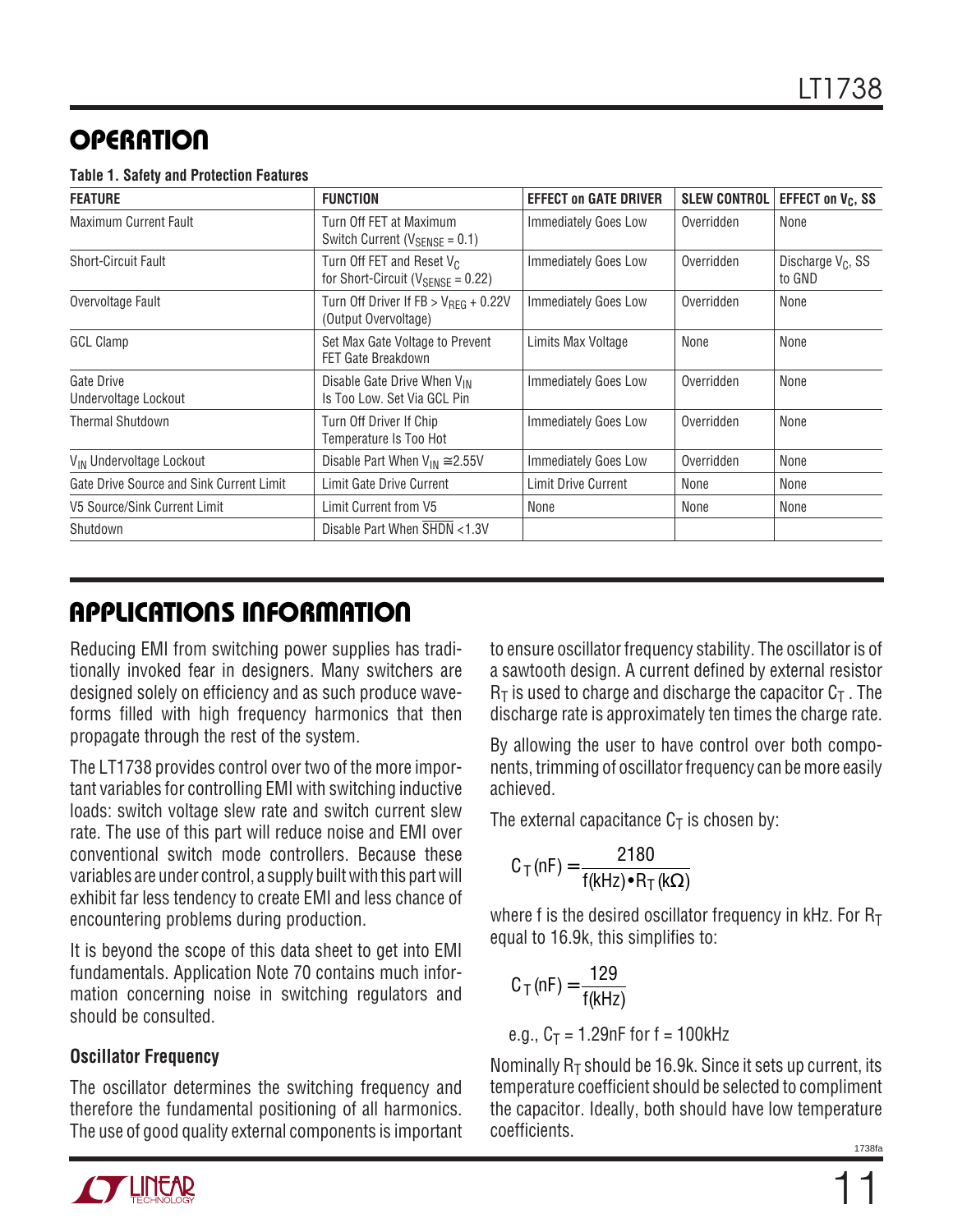Oscillator frequency is important for noise reduction in two ways. First the lower the oscillator frequency the lower the waveform's harmonics, making it easier to filter them. Second the oscillator will control the placement of the output voltage harmonics which can aid in specific problems where you might be trying to avoid a certain frequency bandwidth.

#### **Oscillator Sync**

If a more precise frequency is desired (e.g., to accurately place harmonics) the oscillator can be synchronized to an external clock. Set the RC timing components for an oscillator frequency 10% lower than the desired sync frequency.

Drive the SYNC pin with a square wave (with greater than 2V amplitude). The rising edge of the sync square wave will initiate clock discharge. The sync pulse should have a minimum pulse width of 0.5 $\mu$ s.

Be careful in sync'ing to frequencies much different from the part since the internal oscillator charge slope determines slope compensation. It would be possible to get into subharmonic oscillation if the sync doesn't allow for the charge cycle of the capacitor to initiate slope compensation. In general, this will not be a problem until the sync frequency is greater than 1.5 times the oscillator free-run frequency.

#### **Slew Rate Setting**

The primary reason to use this part is to gain advantage of lower EMI and noise due to the slew control. The rolloff in higher frequency harmonics has its theoretical basis with two primary components. First, the clock frequency sets the fundamental positioning of harmonics and second, the associated normal frequency rolloff of harmonics.

This part creates a second higher frequency rolloff of harmonics that inversely depends on the slew time, the time that voltage or current spends between the off state and on state. This time is adjustable through the choice of the slew resistors, the external resistors to ground on the  $R_{VSI}$  and  $R_{CSI}$  pins and the external components used for the external voltage feedback capacitor  $C_V$  (from CAP to the MOSFET drain) and the sense resistor. Lower slew

rates (longer slew times, lower rolloff frequency for harmonics) are created with higher values of  $R_{VSI}$ ,  $R_{CSI}$ ,  $C_V$ and the current sense resistor.

Setting the voltage and current slew rates should be done empirically. The most practical way of determining these components is to set  $C_V$  and the sense resistor value. Then, start by making  $R_{VSL}$ ,  $R_{CSL}$  each a 50k resistor pot in series with 3.3k. Starting from the lowest resistor setting (fast slew) adjust the pots until the noise level meets your guidelines. Note that slower slewing waveforms will dissipate more power so that efficiency will drop. You can monitor this as you make your slew adjustment by measuring input and output voltage and their respective currents. Monitor the MOSFET temperature as slew rates are slowed. The MOSFET will heat up as efficiency decreases.

Measuring noise should be done carefully. It is easy to introduce noise by poor measurement techniques. Consult AN70 for recommended measurement techniques. Keeping probe ground leads very short is essential.

Usually it will be desirable to keep the voltage and current slew resistors approximately the same. There are circumstances where a better optimization can be found by adjusting each separately, but as these values are separated further, a loss of independence of control may occur.

It is possible to use a single slew setting resistor. In this case the  $R_{VSL}$  and  $R_{CSL}$  pins are tied together. A resistor with a value of 1.8k to 34k (one half the individual resistors) can then be tied from these pins to ground.

In general only the  $R_{CSI}$  value will be available for adjustment of current slew. The current slew time also depends on the current sense resistor but this resistor is normally set with consideration of the maximum current in the MOSFET.

Setting the voltage slew also involves selection of the capacitor  $C_V$ . The voltage slew time is proportional to the output voltage swing (basically input voltage), the external voltage feedback capacitor and the  $R_{VSI}$  value. Thus at higher input voltages smaller capacitors will be used with lower  $R_{VSL}$  values. For a starting point use Table 2.



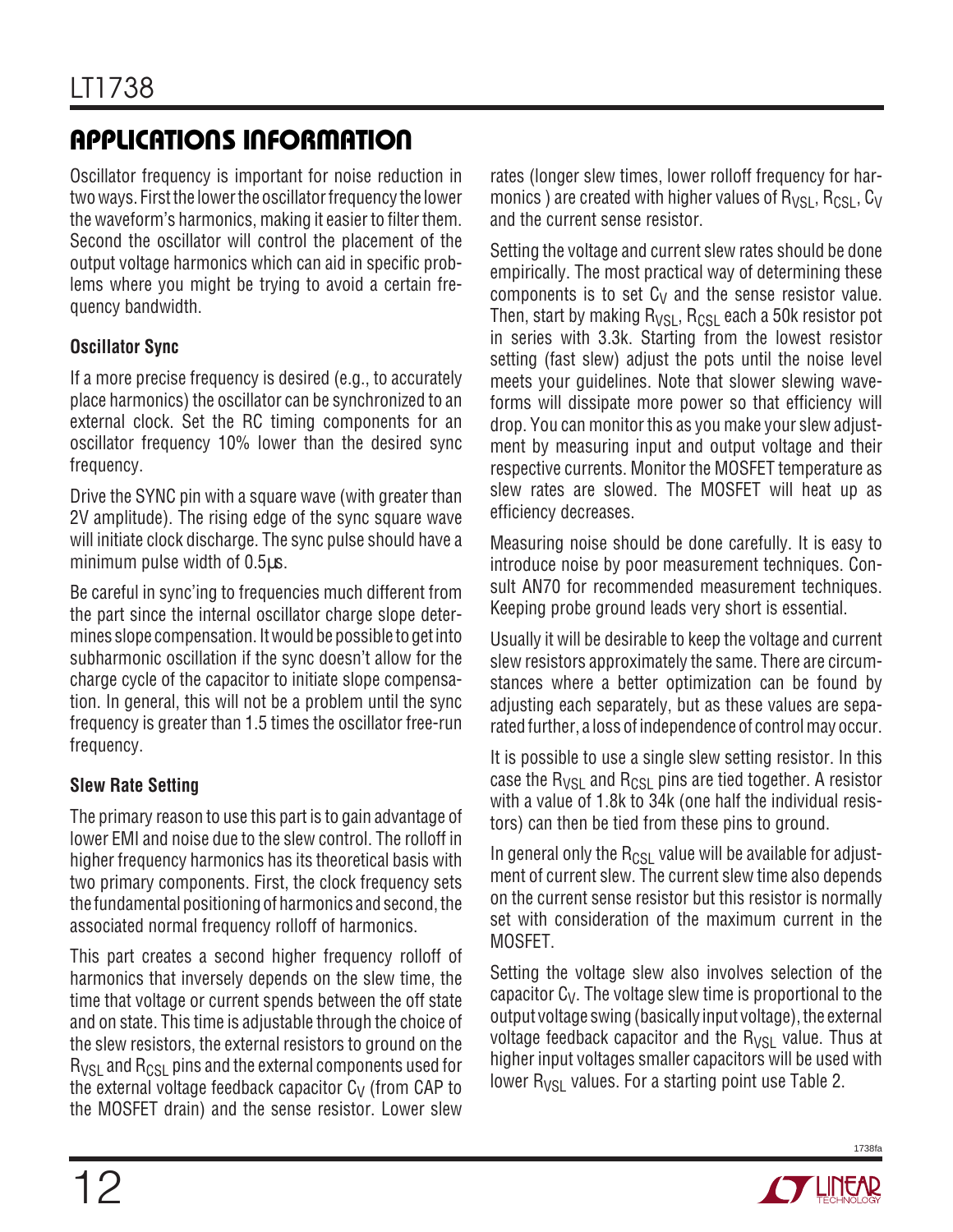**Table 2**

| <b>INPUT VOLTAGE</b> | <b>CAPACITOR VALUE</b> |
|----------------------|------------------------|
| < 25V                | 5pF                    |
| 50V                  | 2.5pF                  |
| 100V                 | 1pF                    |

Smaller value capacitors can be made in two ways. The first is simply combining two capacitors in series. The equivalent capacitance is then  $(C1 \cdot C2)/(C1 + C2)$ .

The second method makes use of a capacitor divider. Care should be taken that the voltage rating of the capacitor satisfies the full voltage swing thus essentially the same rating as the MOSFET.

The equivalent slew capacitance for Figure 2 is  $(C1 \cdot C2)/(C1 + C2 + C3)$ .



#### **Positive Output Voltage Setting**

Sensing of a positive output voltage is usually done using a resistor divider from the output to the FB pin. The positive input to the error amp is connected internally to a 1.25V bandgap reference. The FB pin will regulate to this voltage.

Referring to Figure 3, R1 is determined by:

$$
R1 = R2 \left( \frac{V_{OUT}}{1.25} - 1 \right)
$$

The FB bias current represents a small error and can usually be ignored for values of R1||R2 up to 10k.

One word of caution, sometimes a feedback zero is added to the control loop by placing a capacitor across R1. If the feedback capacitively pulls the FB pin above the internal regulator voltage (2.4V), output regulation may be disrupted. A series resistance with the feedback pin can eliminate this potential problem. There is an internal clamp on FB that clamps at 0.7V above the regulation voltage that should also help prevent this problem.



#### **Negative Output Voltage Setting**

Negative output voltage can be sensed using the NFB pin. In this case regulation will occur when the NFB pin is at –2.5V. The nominal input bias current for the NFB is –25µA  $(I<sub>NER</sub>)$ , which needs to be accounted for in setting up the divider.

Referring to Figure 4, R1 is chosen such that:

$$
R1 = R2 \left( \frac{|V_{OUT}| - 2.5}{2.5 + R2 \cdot 25 \mu A} \right)
$$

A suggested value for R2 is 2.5k. The NFB pin is normally left open if the FB pin is being used.



#### **Dual Polarity Output Voltage Sensing**

Certain applications may benefit from sensing both positive and negative output voltages. When doing this each output voltage resistor divider is individually set as previously described. When both FB and NFB pins are used, the LT1738 will act to prevent either output from going beyond its set output voltage. The highest output (lightest load) will dominate control of the regulator. This technique would prevent either output from going unregulated high at no load. However, this technique will also compromise output load regulation.

#### **Shutdown**

 1738fa If SHDN is pulled low, the regulator will turn off. As the SHDN pin voltage is increased from ground the internal bandgap regulator will be powered on. This will set a 1.39V threshold for turn on of the internal regulator that runs

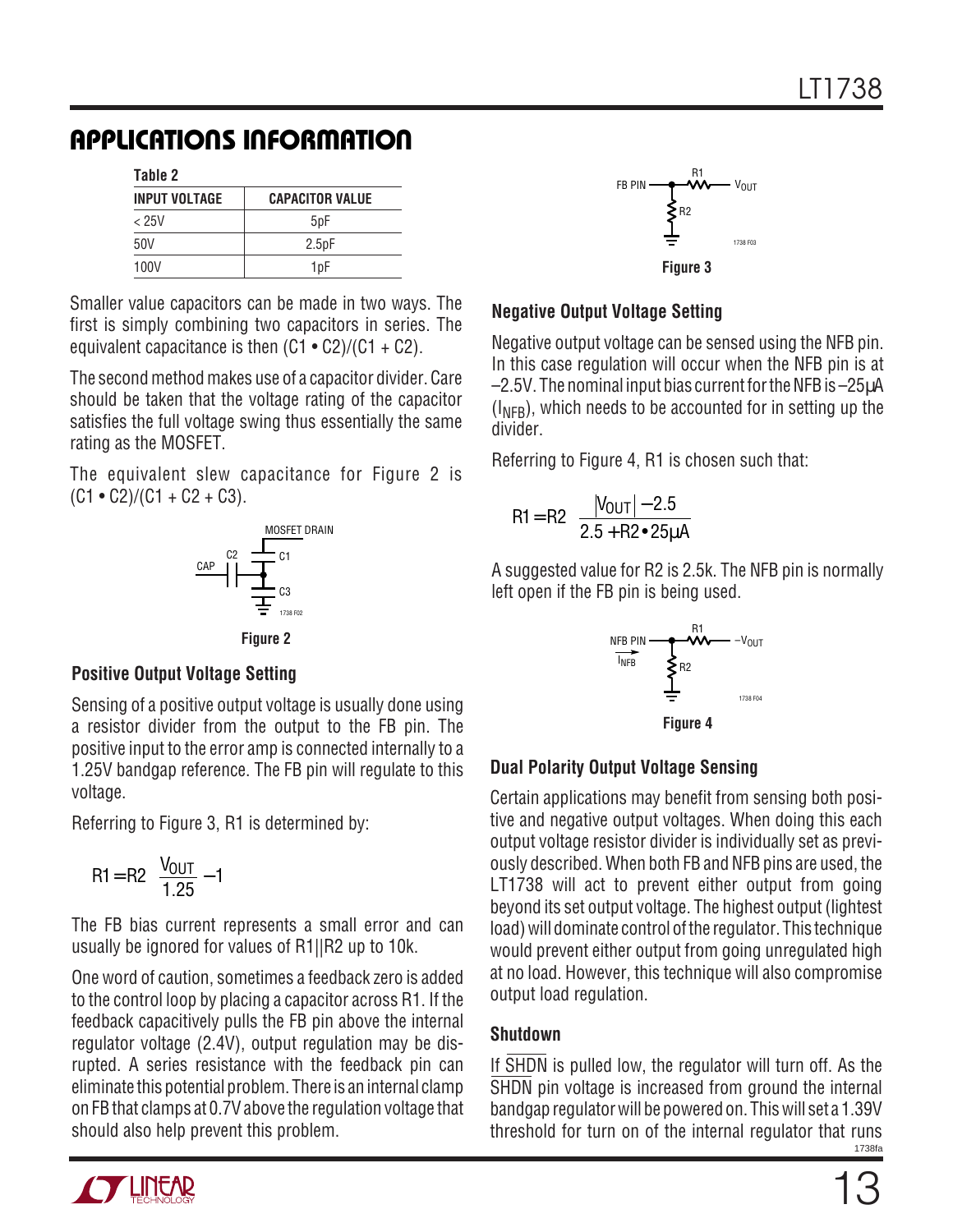most of the control circuitry of the regulator. Note after the control circuitry powers on, gate driver activity will depend on the voltage of  $V_{IN}$  with respect to the voltage on GCL.

As the SHDN pin enables the internal regulator a 24µA current will be sourced from the pin that can provide hysteresis for undervoltage lockout. This hysteresis can be used to prevent part shutdown due to input voltage sag from an initial high current draw.

In addition to the current hysteresis, there is also approximately 100mV of voltage hysteresis on the SHDN pin.

When the  $\overline{\text{SHDN}}$  pin is greater than 2.2V, the hysteretic current from the part will be reduced to essentially zero.

If a resistor divider is used to set the turn on threshold then the resistors are determined by the following equations:

$$
V_{ON} = \left(\frac{RA + RB}{RB}\right) \cdot V_{SHDN}
$$
\n
$$
V_{HYST} = RA \cdot \left(\frac{\Delta V_{SHDN}}{RA \| RB} + I_{SHDN}\right) \qquad \overset{V_{IN}}{RB} \leq \frac{SE}{HDN}
$$

Reworking these equations yields:

$$
RA = \frac{(V_{H YST} \cdot V_{SHDN} - V_{ON} \cdot \Delta V_{SHDN})}{(I_{SHDN} \cdot V_{SHDN})}
$$

$$
RB = \frac{(V_{H YST} \cdot V_{SHDN} - V_{ON} \cdot \Delta V_{SHDN})}{[I_{SHDN} \cdot (V_{ON} - V_{SHDN})]}
$$

So if we wanted to turn on at 20V with 2V of hysteresis:

$$
RA = \frac{2V \cdot 1.39V - 20V \cdot 0.1V}{24\mu A \cdot 1.39V} = 23.4k
$$

$$
RB = \frac{2V \cdot 1.39V - 20V \cdot 0.1V}{24\mu A \cdot (20V - 1.39V)} = 1.75k
$$

Resistor values could be altered further by adding zeners in the divider string. A resistor in series with SHDN pin could further change hysteresis without changing turn on voltage.

#### **Frequency Compensation**

Loop frequency compensation is accomplished by way of a series RC network on the output of the error amplifier  $(V<sub>C</sub>$  pin).



Referring to Figure 5, the main pole is formed by capacitor  $C_{VC}$  and the output impedance of the error amplifier (approximately 400k $\Omega$ ). The series resistor R<sub>VC</sub> creates a "zero" which improves loop stability and transient response. A second capacitor  $C_{VCD}$ , typically one-tenth the size of the main compensation capacitor, is sometimes used to reduce the switching frequency ripple on the  $V_C$ pin.  $V_C$  pin ripple is caused by output voltage ripple attenuated by the output divider and multiplied by the error amplifier. Without the second capacitor,  $V_C$  pin ripple is:

$$
V_{CPINRIPPLE} = \frac{1.25 \cdot V_{RIPPLE} \cdot gm \cdot R_{VC}}{V_{OUT}}
$$

where  $V_{\text{RIPPI F}} =$  Output ripple (V<sub>P-P</sub>)

gm = Error amplifier transconductance

 $R_{VC}$  = Series resistor on  $V_C$  pin

 $V_{OUT} = DC$  output voltage

To prevent irregular switching,  $V_C$  pin ripple should be kept below 50mV<sub>P-P</sub>. Worst-case V<sub>C</sub> pin ripple occurs at maximum output load current and will also be increased if poor quality (high ESR) output capacitors are used. The addition of a 0.0047 $\mu$ F capacitor for C<sub>VC2</sub> pin reduces switching frequency ripple to only a few millivolts. A low value for  $R_{VC}$  will also reduce  $V_C$  pin ripple, but loop phase margin may be inadequate.

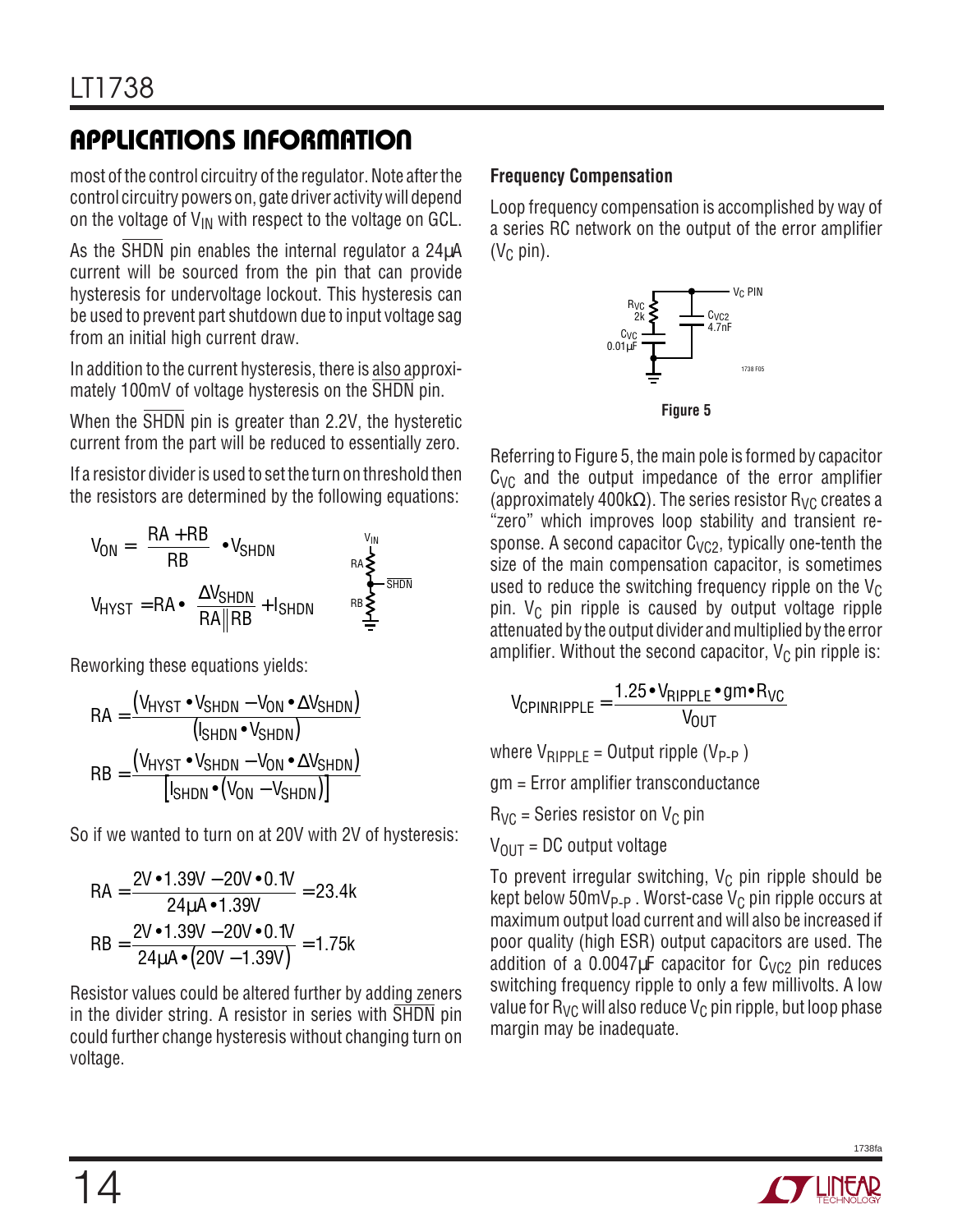#### **Setting Current Limit**

The sense resistor sets the value for maximum operating current. When the CS pin voltage is 0.1V the gate driver will immediately go low (no slew control). Therefore the sense resistor value should be set to  $R<sub>S</sub> = 0.1 V/I<sub>SW(PFAK)</sub>$ , where  $I_{SW(PEAK)}$  is the peak current in the MOSFET. I<sub>SW(PEAK)</sub> will depend on the topology and component values and tolerances. Certainly it should be set below the saturation current value for the inductor.

If the CS pin voltage is 0.22V in addition to the driver going low,  $V_C$  and SS will be discharged to ground. This is to provide additional protection in the event of a short circuit. By discharging  $V_C$  and SS the MOSFET will not be stressed as hard on subsequent cycles since the current trip will be set lower.

Turn off of the MOSFET will normally be inhibited for about 100ns at the start of every turn on cycle. This is to prevent noise from interfering with normal operation of the controller. This current sense blanking does not prevent the outputs from being turned off in the event of a fault. Slewing of the gate voltage effectively provides additional blanking.

Traces to the SENSE resistor should be kept short and wide to minimize resistance and inductance. Large interwinding capacitance in the transformer or high capacitance on the drain of the MOSFET will produce a current pulse through the sense resistor during drain voltage slewing. The magnitude of the pulse is C • dV/dt where C is the capacitance and dV/dt is the voltage slew rate which is controlled by the part. This pulse will increase the sensed current on switch turn on and if large enough can cause premature MOSFET turn off. If this occurs, the inductor transformer may need a different winding technique (see AN39) or alternatively, a blanking circuit can be used. Please contact the LTC applications group for support if required.

#### **Soft-Start**

The soft-start pin is used to provide control of switching current during startup. The maximum voltage on the  $V_C$ pin is approximately the voltage on the SS pin. A current source will linearly charge a capacitor on the SS pin. The  $V<sub>C</sub>$  pin voltage will thus ramp up also. The approximate time for the voltage on these pins to ramp up is  $(1.31V/9µ) \cdot C_{SS}$  or approximately 146ms per µF.

The soft-start current will be initiated as soon as the part turns on. Soft-start will be reinititated after a short-circuit fault.

#### **Thermal Considerations**

Most of the IC power dissipation is derived from the  $V_{\text{IN}}$ pin. The  $V_{IN}$  current depends on a number of factors including: oscillator frequency; loads on V5; slew settings; gate charge current. Additional power is dissipated if V5 sinks current and during the MOSFET gate discharge.

The power dissipation in the IC will be the sum of:

1) The RMS  $V_{IN}$  current times  $V_{IN}$ 

2) V5 RMS sink current times 5V

3) The gate drive's RMS discharge current times voltage.

Because of the strong  $V_{IN}$  component it is advantageous to operate the LT1738 at as low a  $V_{IN}$  as possible.

It is always recommended that package temperature be measured in each application. The part has an internal thermal shutdown to minimize the chance of IC destruction but this should not replace careful thermal design.

The thermal shutdown feature does not protect the external MOSFET. A separate analysis must be done for this device to insure that it is operating within safe limits.

Once IC power dissipation,  $P_{DIS}$ , is determined die junction temperature is then computed as:

$$
T_J = T_{AMB} + P_{DIS} \bullet \theta_{JA}
$$

where  $T_{\mathsf{AMB}}$  is ambient temperature and  $\Theta_{\mathsf{JA}}$  is the package thermal resistance. For the 20-pin SSOP,  $\theta_{JA}$  is 100 $\degree$ C/W.

#### **Choosing The Inductor**

For a boost converter, inductor selection involves tradeoffs of size, maximum output power, transient response and filtering characteristics. Higher inductor values provide more output power and lower input ripple. However, they are physically larger and can impede transient response. Low inductor values have high magnetizing current, which can reduce maximum power and increase input current ripple.

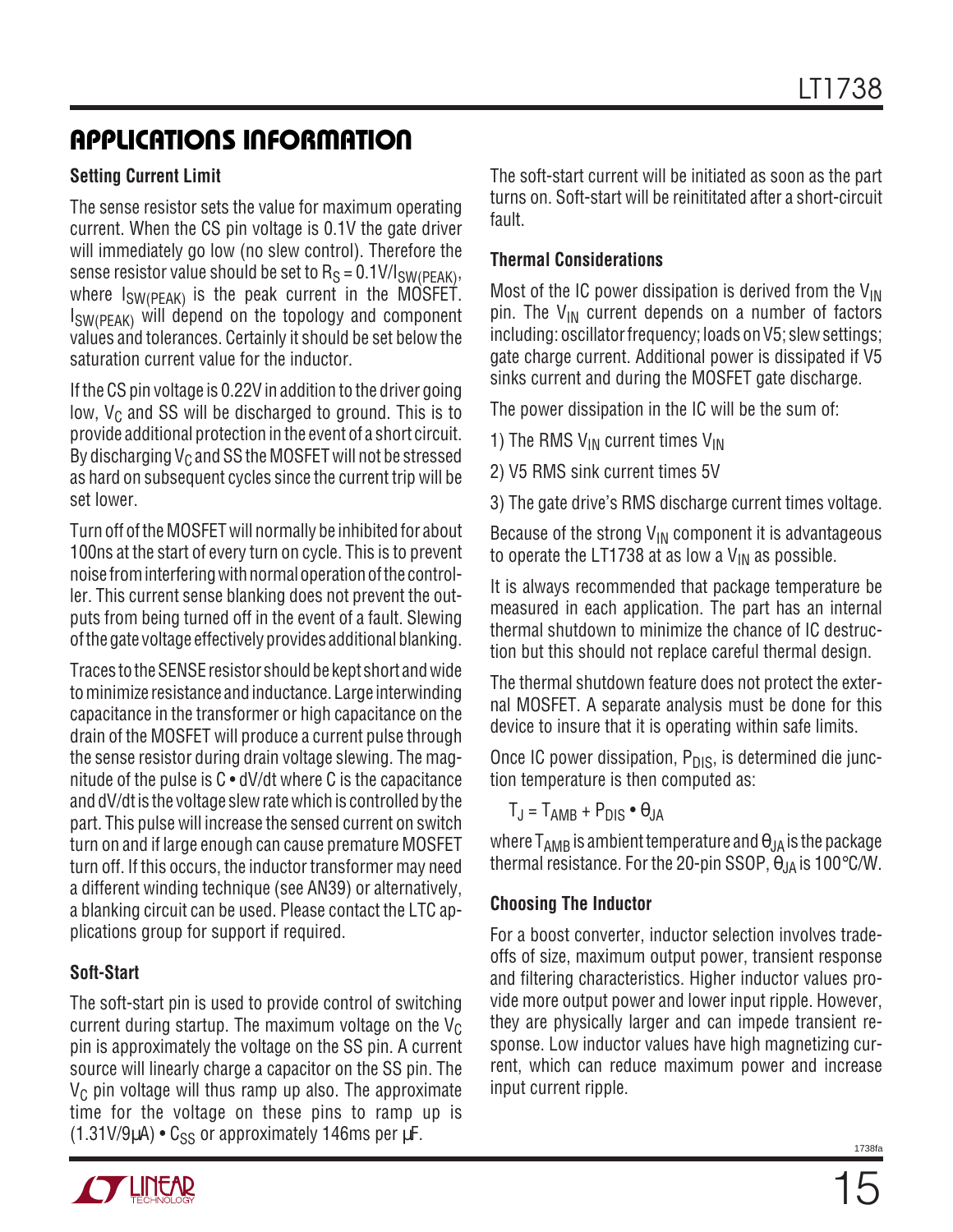The following procedure can be used to handle these trade-offs:

- 1. Assume that the average inductor current for a boost converter is equal to load current times  $V_{\text{OUT}}/V_{\text{IN}}$  and decide whether the inductor must withstand continuous overload conditions. If average inductor current at maximum load current is 0.5A, for instance, a 0.5A inductor may not survive a continuous 1.5A overload condition. Also be aware that boost converters are not short-circuit protected, and under output short conditions, only the available current of the input supply limits inductor current.
- 2. Calculate peak inductor current at full load current to ensure that the inductor will not saturate. Peak current can be significantly higher than output current, especially with smaller inductors and lighter loads, so don't omit this step. Powdered iron cores are forgiving because they saturate softly, whereas ferrite cores saturate abruptly. Other core materials fall in between. The following formula assumes continuous mode operation but it errs only slightly on the high side for discontinuous mode, so it can be used for all conditions.

$$
I_{PEAK} = I_{OUT} \left( \frac{V_{OUT}}{V_{IN}} + \frac{V_{IN}(V_{OUT} - V_{IN})}{2 \cdot L \cdot f \cdot V_{OUT}} \right)
$$

 $L =$ inductance value

 $V_{IN}$  = supply voltage

 $V_{OIII}$  = output voltage

 $I =$  output current

f = oscillator frequency

- 3. Choose a core geometry. For low EMI problems a closed structure should be used such as a pot core, ER core or toroid (see AN70 appendix I).
- 4. Select an inductor that can handle peak current, average current (heating effects) and fault current.
- 5. Finally, double check output voltage ripple.

The experts in the Linear Technology Applications department have experience with a wide range of inductor types and can assist you in making a good choice.

#### **Capacitors**

Correct choice of input and output capacitors can be very important to low noise switcher performance. Noise depends more on the ESR of the capacitors. In addition lower ESR can also improve efficiency.

Input capacitors must also withstand surges that occur during the switching of some types of loads. Some solid tantalum capacitors can fail under these surge conditions.

Design Note 95 offers more information but the following is a brief summary of capacitor types and attributes.

Aluminum Electrolytic: Low cost and higher voltage. They will typically only be used for higher voltage applications. Large values will be needed for low ESR.

Specialty Polymer Aluminum: Panasonic has come out with their series CD capacitors. While they are only available for voltages below 16V, they have very low ESR and good surge capability.

Solid Tantalum: Small size and low impedance. Typically the maximum voltage rating is 50V. With large surge currents the capacitor may need to be derated or you need a special type such as the AVX TPS line.

OS-CON: Lower impedance than aluminum but only available for 35V or less. Form factor may be a problem.

Ceramic: Generally used for high frequency and high voltage bypass. They may resonate with their ESL before ESR becomes dominant. Recent multilayer ceramic (MLC) capacitors provide larger capacitance with low ESR.

There are continuous improvements being made in capacitors so consult with manufacturers as to your specific needs.

#### **Input Capacitors**

The input capacitor should have low ESR at high frequencies since this will be an important factor concerning how much conducted noise is generated.

There are two separate requirements for input capacitors. The first is for the supply to the part's  $V_{IN}$  pin. The  $V_{IN}$  pin will provide current for the part itself and the gate charge current.

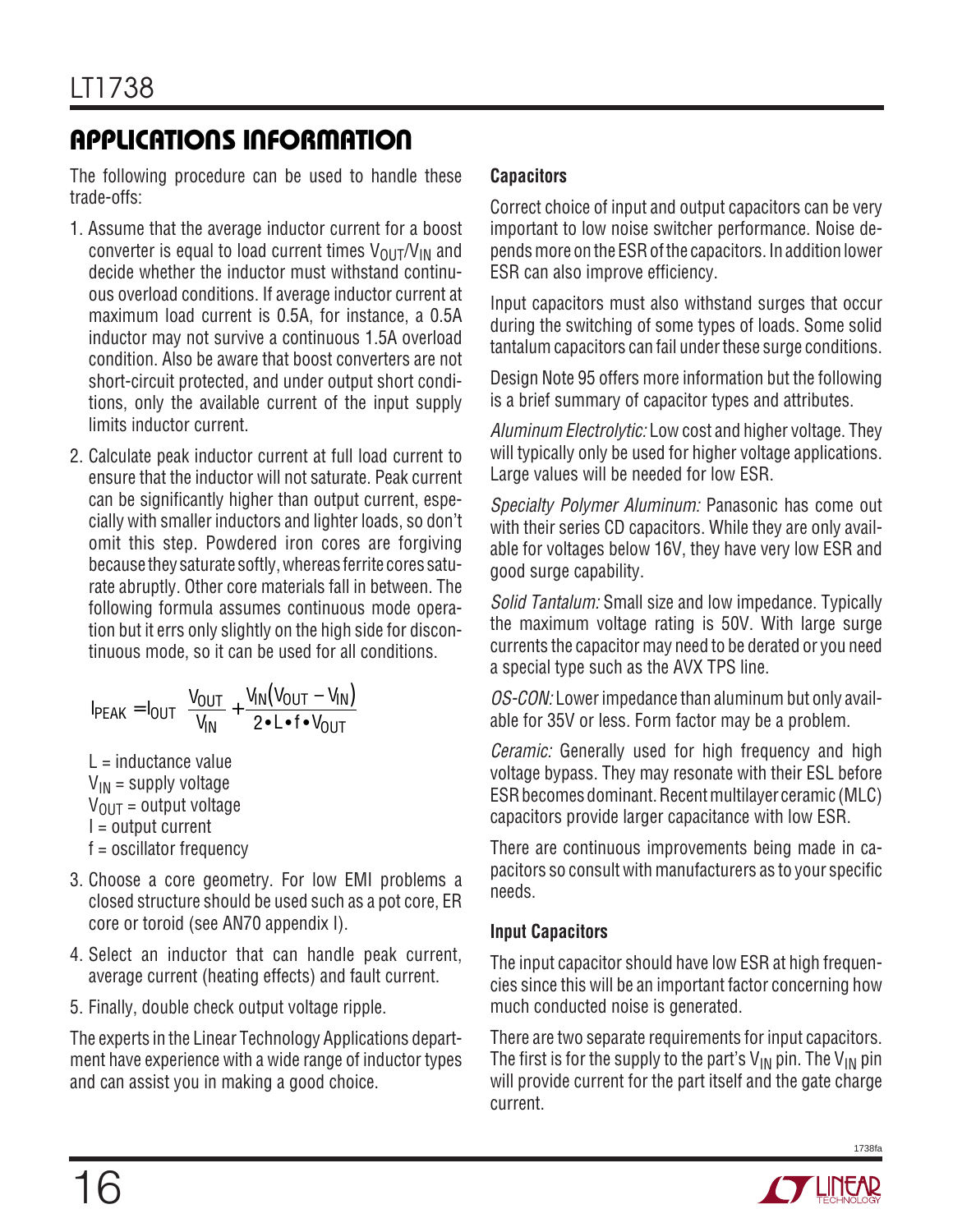The worst component from an AC point is the gate charge current. The actual peak current depends on gate capacitance and slew rate, being higher for larger values of each. The total current can be estimated by gate charge and frequency of operation. Because of the slewing with this part gate charge is spread out over a longer time period than with a normal FET driver. This reduces capacitance requirements.

Typically the current will have spikes of under 100mA located at the gate voltage transitions. This is charge/ discharge to and from the threshold voltage. Most slewing occurs with the gate voltage near threshold.

Since the part's  $V_{IN}$  will typically be under 15V many options are available for choice of capacitor. Values of input capacitor for just the  $V_{IN}$  requirement will typically be in the 50 $\mu$ F range with an ESR of under 0.1 $\Omega$ .

In addition to the part's supply, decoupling of the supply to the inductor needs to be considered. If this is the same supply as the  $V_{IN}$  pin then that capacitor will need to be increased. However, often with this part the inductor supply will be a higher voltage and as such will use a separate capacitor.

The inductor's decoupling capacitor will see the switch current as ripple.

The above switch current computation can be used to estimate the capacity for these capacitors.

$$
C_{IN} = \frac{1}{\frac{\Delta V_{CAP}}{\Delta I_{SW(MAX)}} - ESR} \cdot \frac{DC_{MIN}}{f}
$$

where  $\Delta V_{\text{CAP}}$  is the allowed sag on the input capacitor. ESR is the equivalent series resistance for the cap. In general allowed sag will be a few tenths of a volt.

#### **Output Filter Capacitor**

The output capacitor is chosen both for capacity and ESR. The capacity must supply the load current in the switch on state. While slew control reduces higher frequency components of the ripple current in the capacitor, the capacitor ESR and the magnitude of the output ripple current controls the fundamental component. ESR should also be

low to reduce capacitor dissipation. Typically ESR should be below  $0.05Ω$ .

The capacitance value can be computed by consideration of desired load ripple, duty cycle and ESR.

$$
C_{OUT} = \frac{1}{\frac{\Delta V_{OUT}}{\Delta I_{L(MAX)}} - ESR} \cdot \frac{DC_{MIN}}{f}
$$

#### **MOSFET Selection**

There is a wide variety of MOSFETs to choose from for this part. The part will work with either normal threshold (3V to 4V) or logic level threshold devices (1V to 2V).

Select a voltage rating to insure under worst-case conditions that the MOSFET will not break down. Next choose an  $R_{OM}$  sufficiently low to meet both the power dissipation capabilities of the MOSFET package as well as overall efficiency needs of the converter.

The LT1738 can handle a large range of gate charges. However at very large charge stability may be affected.

The power dissipation in the MOSFET depends on several factors. The primary element is  $1^2R$  heating when the device is on. In addition, power is dissipated when the device is slewing. An estimate for power dissipation is:



where I is the average current, ∆I is the ripple current in the switch,  $I_{\rm SR}$  is the current slew rate,  $V_{\rm SR}$  is the voltage slew rate, f is the oscillator frequency, DC is the duty cycle and  $R_{ON}$  is the MOSFET on-resistance.

### **Setting GCL Voltage**

Setting the voltage on the GCL pin depends on what type of MOSFET is used and the desired gate drive undervoltage lockout voltage.

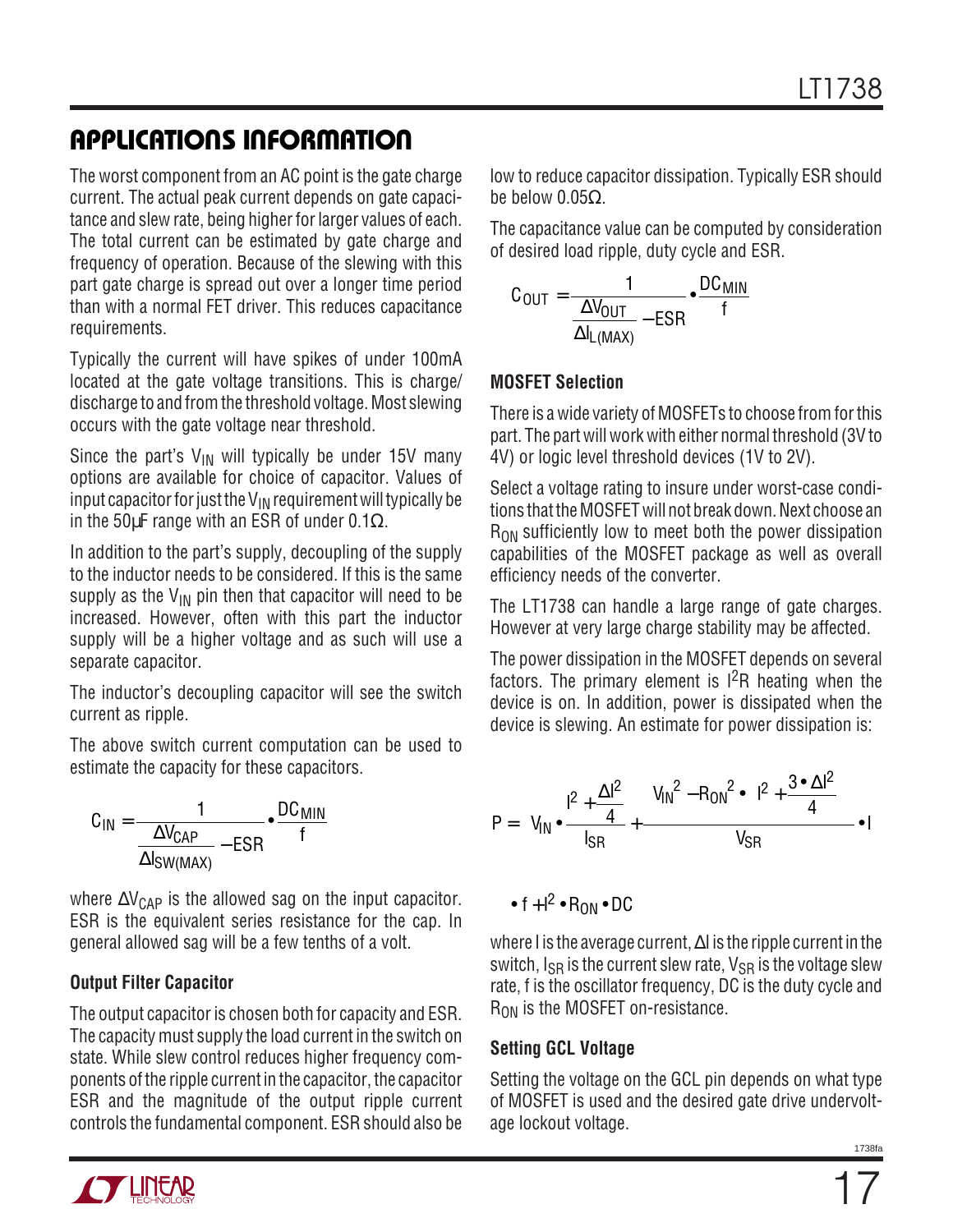First determine the maximum gate drive that you require. Typically you will want it to be at least 2V greater than the rated threshold. Higher voltages will lower the on resistance and increase efficiency. Be certain to check the maximum allowed gate voltage. Often this is 20V but for some logic threshold MOSFETs it is only 8V to 10V.

 $V_{\rm GCl}$  needs to be set approximately 0.2V above the desired max gate threshold. In addition  $V_{IN}$  needs to be at least 1.6V above the gate voltage.

The GCL pin can be tied to  $V_{IN}$  which will result in a maximum gate voltage of  $V_{IN}$  – 1.6V.

This pin also controls undervoltage lockout of the gate drive. The undervoltage lockout will prevent the MOSFET from switching until there is sufficient drive present.

If GCL is tied to a voltage source or zener less than 6.8V, the gate drivers will not turn on until  $V_{IN}$  exceeds the GCL voltage by 0.8V. For  $V_{GCL}$  above 6.5V, the gate drive is insured to be off for  $V_{IN} < 7.3V$  and they will be turned on by  $V_{GCl}$  + 0.8V.

If GCL is tied to  $V_{IN}$ , the gate driver is always on (undervoltage lockout is disabled).

Approximately 50µA of current can be sourced from this pin if  $V_{IN}$  >  $V_{GCI}$  + 0.8V. This could be used to bias a zener.

The GCL pin has an internal 19V zener to ground that will provide a failsafe for maximum gate voltage.

As an example say we are using a Siliconix Si4480DY which has  $R_{DS(ON)}$  rated at 6V. To get 6V,  $V_{GCL}$  needs to be set to 6.2V and  $V_{IN}$  needs to be at least 7.6V.

#### **Gate Driver Considerations**

In general, the MOSFET should be positioned as close to the part as possible to minimize inductance.

When the part is active the gate drive will be pulled low to less than 0.2V. When the part is off, the gate drive contains a 40k resistor in series with a diode to ground that will offer passive holdoff protection. If you are using some logic level MOSFETs this might not be sufficient. A resistor may be placed from gate to ground, however the value should be reasonably high to minimize DC losses and possible AC issues.

The gate drive source current comes from  $V_{IN}$ . The sink current exits through PGND. In general the decoupling cap should be placed close to these two pins.

#### **Switching Diodes**

In general, switching diodes should be Schottky diodes. Size and breakdown voltage depend on the specific converter. A lower forward drop will improve converter efficiency. No other special requirements are needed.

#### **PCB LAYOUT CONSIDERATIONS**

As with any switcher, careful consideration should be given to PC board layout. Because this part reduces high frequency EMI, the board layout is less critical. However, high currents and voltages still produce the need for careful board layout to eliminate poor and erratic performance.

#### **Basic Considerations**

Keep the high current loops physically small in area. The main loops are shown in Figure 6: the power switch loops (A) and the rectifier loop (B). These loops can be kept small by physically keeping the components close to one another. In addition, connection traces should be kept wide to lower resistance and inductances. Components should be placed to minimize connecting paths. Careful attention to ground connections must also be maintained. Be careful that currents from different high current loops do not get coupled into the ground paths of other loops. Using singular points of connection for the grounds is the best way to do this. The two major points of connection are the bottom of the input decoupling capacitor and the bottom of the output decoupling capacitor. Typically, the sense resistor device PGND and device GND will tie to the bottom of the input capacitor.



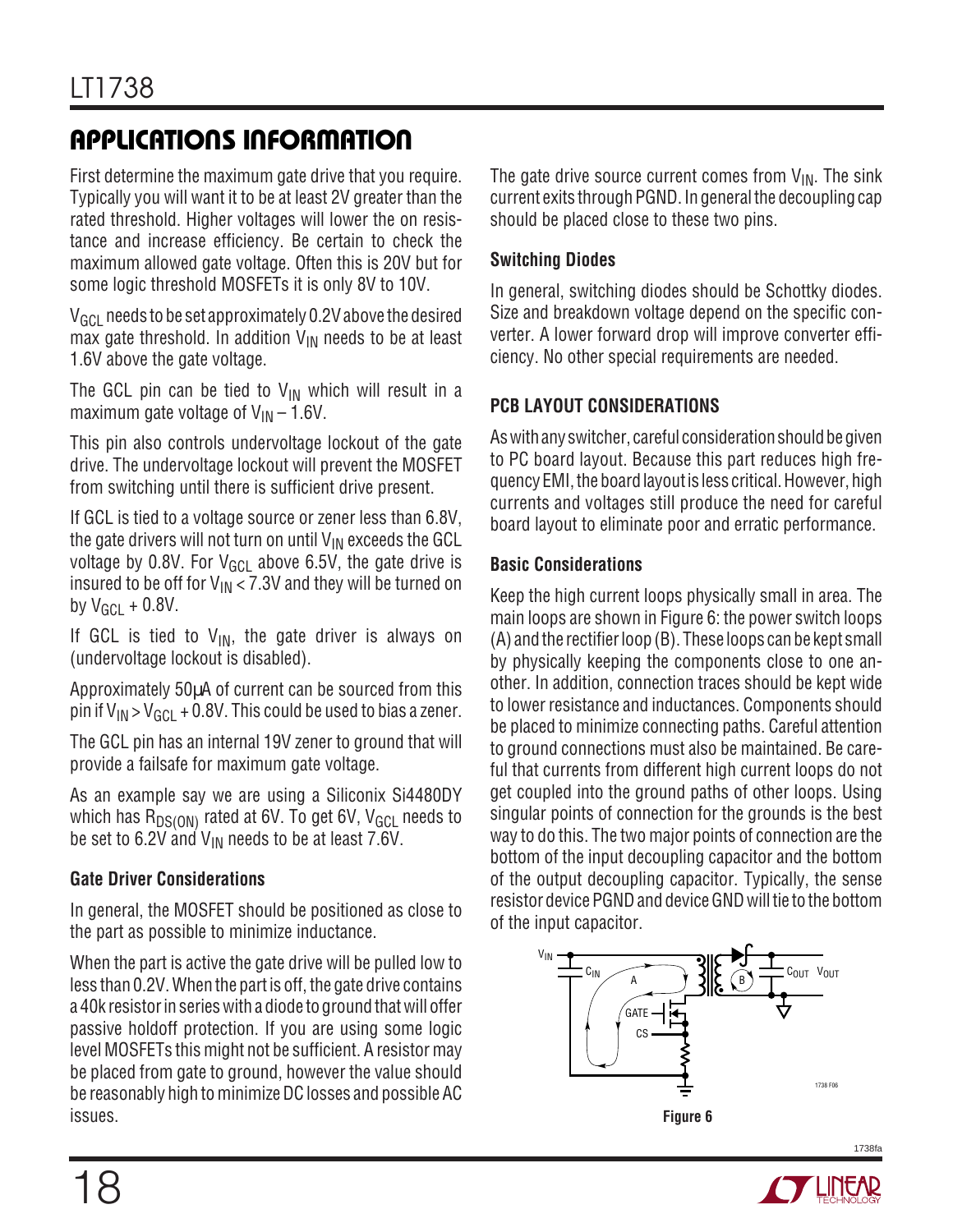There are two other loops to pay attention to. The current slew involves a high bandwidth control that goes through the MOSFET switch, the sense resistor and into the CS pin of the part and out the GATE pin to the MOSFET. Trace inductance and resistance should be kept low on the GATE drive trace. The CS trace should have low inductance.

Finally, care should be taken with the CAP pin. The part will tolerate stray capacitance to ground on this pin (<5pFs). However, stray capacitance to the MOSFET drain should be minimized. This path would provide an alternate capacitive path for the voltage slew.

#### **MORE HELP**

AN70 contains information about low noise switchers and measurement of noise and should be consulted. AN19 and AN29 also have general knowledge concerning switching regulators. Also, our Application Department is always ready to lend a helping hand.

7.40 – 8.20 (.291 – .323)

### **PACKAGE DESCRIPTION**



\*\*DIMENSIONS DO NOT INCLUDE INTERLEAD FLASH. INTERLEAD FLASH SHALL NOT EXCEED .254mm (.010") PER SIDE



19